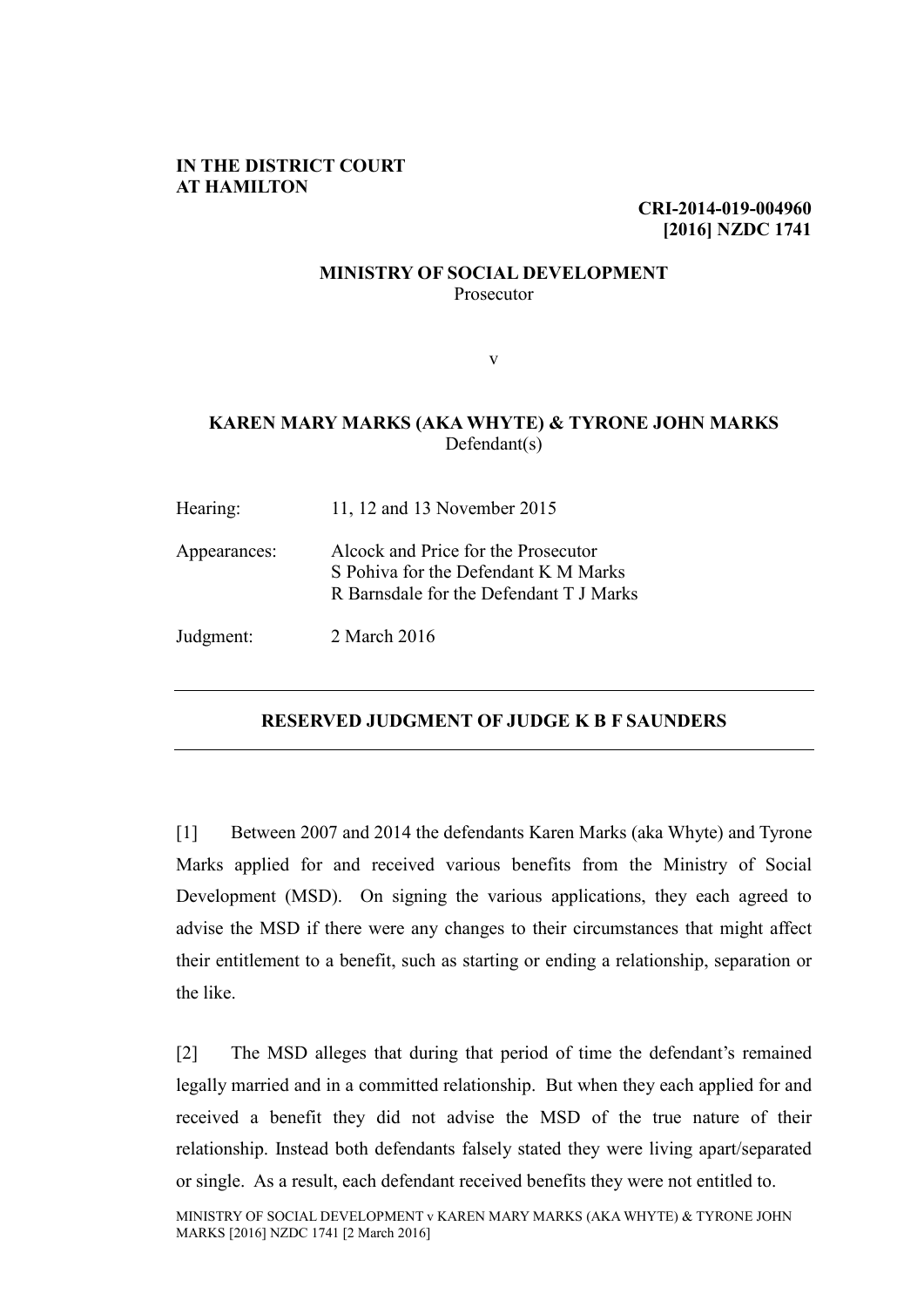[3] The defence case in respect of each defendant is that they were not living together as a married couple. Their relationship had broken down by August 2007 and although they never legally separated they did not reconcile and each considered they were single. While they may have resided in the same home for some periods of time that was for the sake of their children (including the children each defendant had from a previous marriage) but both defendants claimed that their relationship bore none of the hallmarks of a married relationship (nor of a relationship in the nature of a marriage) so that there was no deception or dishonesty.

- [4] Karen Marks faces five charges. They are:
	- 4.1 Two charges of obtaining benefit overpayments by deception by failing to disclose she was living in a relationship with Tyrone Marks pursuant to s 240 Crimes Act 1961. The offending occurred between 4 October 2007 and 23 July 2009 (CRN 2003) and between 23 September 2011 and 26 February 2014 (CRN 2002). The maximum penalty is 7 years imprisonment.
	- 4.2 Three charges of dishonestly using a document pursuant to s 228(b) Crimes Act 1961. The documents were: A Transition to Work Grant Form on 21 April 2007 – CRN 2004; a Childcare and OSCAR Subsidy Application on 5 May 2009 – CRN 2005; and a representative charge between 3 August 2008 and 29 July 2013 of using Work and Income Review Forms – CRN 2006. The maximum penalty is also 7 years imprisonment.
- [5] Tyrone Marks faces seven charges. They are:
	- 5.1 Four charges of obtaining benefit overpayments by deception pursuant to s 240 Crimes Act 1961by first failing to disclose he was living in a relationship with Karen Marks. That offending occurred between 28 November 2007 and 13 May 2009 (CRN 1993) and between 28 September 2010 and 26 February 2014 (CRN 1994); second by failing to disclose he was no longer living at [address 1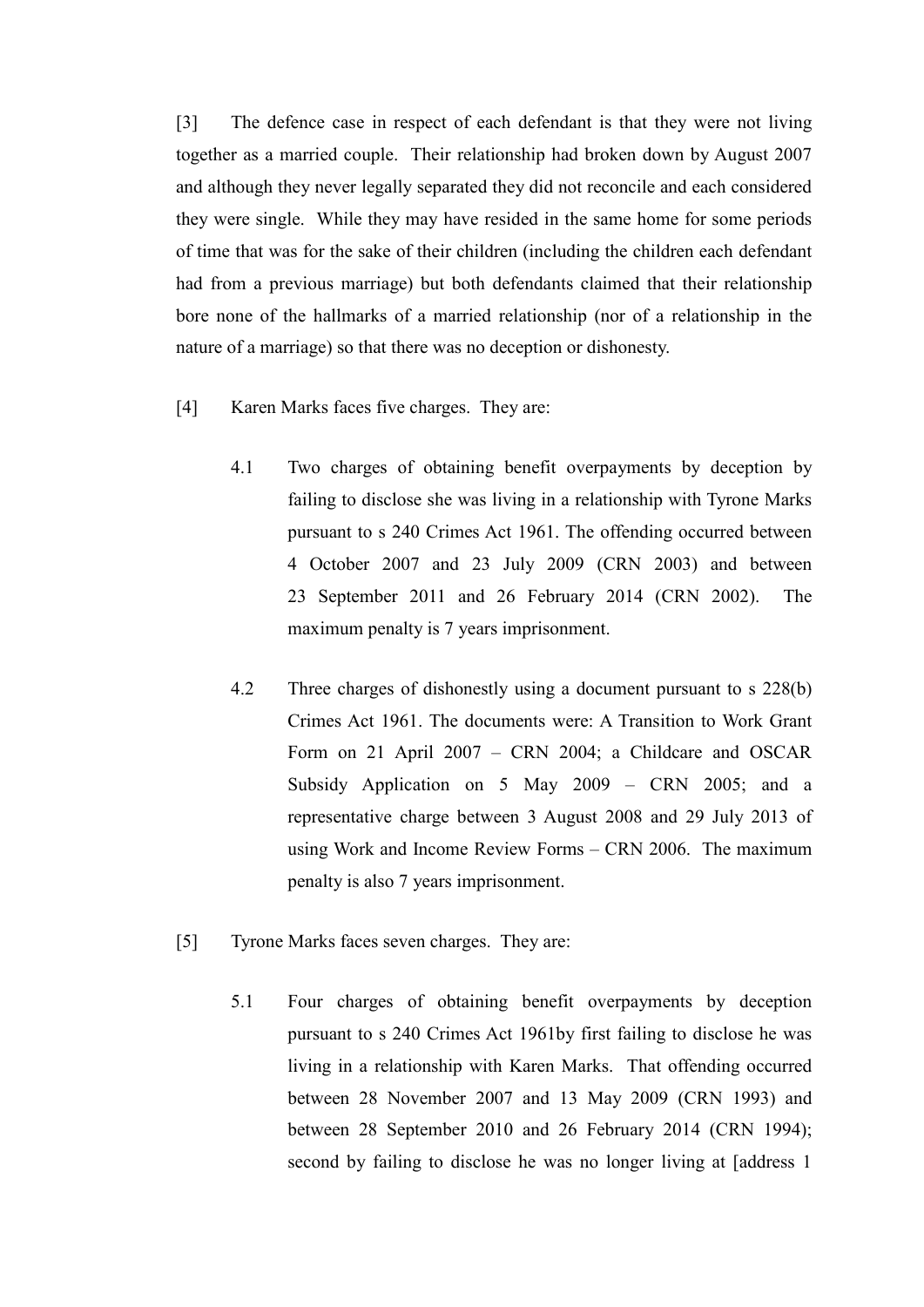deleted] between 12 November 2007 and 13 May 2009 (CRN 1995); and that he was no longer living at [address 2 deleted] between 31 October 2013 and 26 February 2014 (CRN 1996). The maximum penalty is 7 years imprisonment.

5.2 Three charges of dishonestly using a document pursuant to s 228(b) Crimes Act 1961 for which the maximum penalty is 7 years imprisonment. The documents were: A Domestic Purposes Benefit Application on 28 November 2007 - CRN 2000; a Transition to Work Form on 29 April 2009 – CRN 1998; and a representative charge between 8 October 2008 and 29 September 2013 of using Work and Income Review Forms – CRN 1999.

[6] Much of the evidence applies equally to all of the charges and there is little to distinguish the position of each defendant. A Memorandum of Agreed Facts was admitted pursuant to s 9 Evidence Act 2006 so the following facts are not in dispute:

- 6.1 Tyrone Marks was in receipt of a Domestic Purposes Benefit at all material times.
- 6.2 Karen Marks was in receipt of a Domestic Purposes Benefit at all material times.
- 6.3 On 23 August 2007 the defendants joint benefit was cancelled.
- 6.4 Tyrone Marks completed signed and submitted the following Work and Income Forms:
	- 6.4.1 Domestic Purposes Benefit Application 28 November 2007.
	- 6.4.2 Work and Income Review 8 October 2008.
	- 6.4.3 Transition to Work Application 29 April 2009.
	- 6.4.4 Work and Income Review 21 July 2011.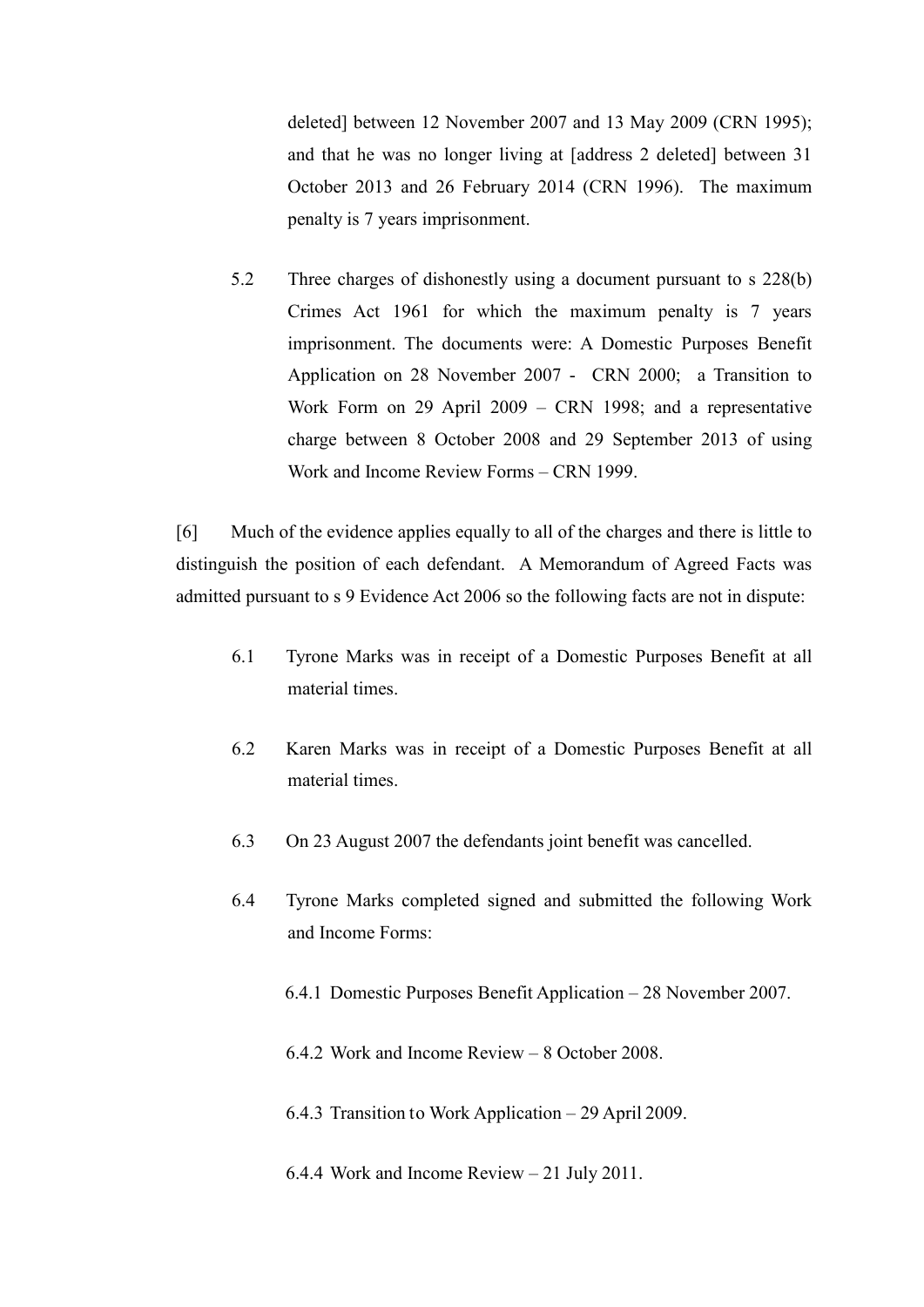6.4.5 Work and Income Review – 21 July 2012.

6.4.6 Work and Income Review – 29 July 2013.

6.5 Karen Marks completed signed and submitted the following Work and Income Forms:

6.5.1 Domestic Purposes Benefit Application – 27 August 2007.

- 6.5.2 Transition to Work Application 21 April 2009.
- 6.5.3 Temporary Additional Support Application 5 May 2009.
- 6.5.4 Childcare and OSCAR Application 5 May 2009.
- 6.5.5 Work and Income Review 3 August 2012.
- 6.5.6 Work and Income Review 29 July 2013.
- [7] I am satisfied the evidence also establishes the following facts:
	- 7.1 The defendants were married on 4 December 2006 and initially resided at [address 1 deleted].
	- 7.2 On 4 October 2007 the defendants entered into a Joint Tenancy Agreement with Housing New Zealand (HNZ) for the property at [address 3 deleted].
	- 7.3 Their daughter Ocean was born on [date deleted] 2007.
	- 7.4 In September 2008 an application for release of the tenancy in the name of Tyrone Marks in favour of Karen Marks was received by HNZ. Karen Marks has written in the comments section "*Tyrone has 2 sort out his kids for the next 6mth. We may look at living together after Xmas*".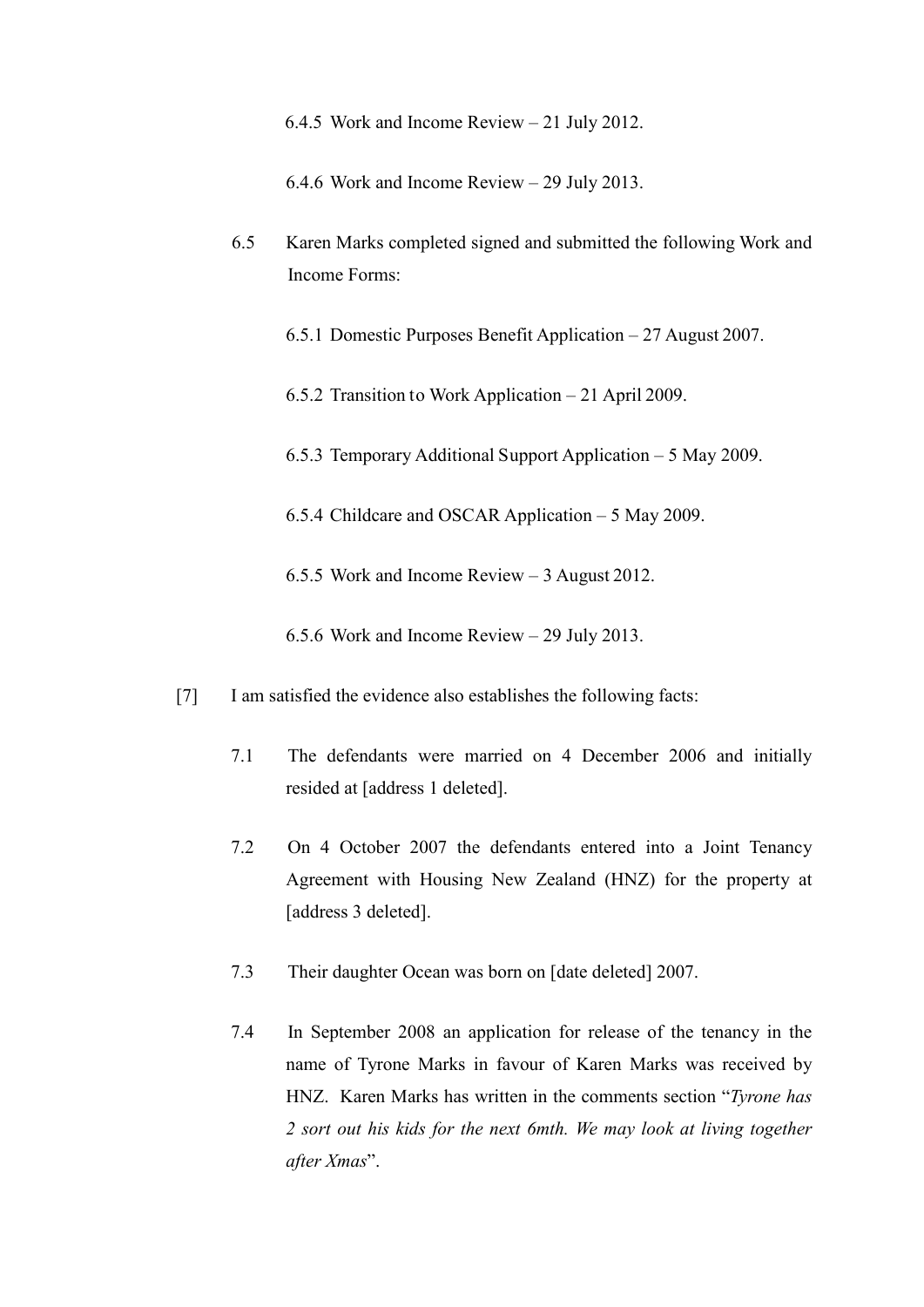- 7.5 On 24 April 2009 the defendant's signed an Income Related Application Form. The form was completed by Karen Marks as tenant and Tyrone Marks as partner. The address was [address 3 deleted] and under the heading change of circumstances Karen Marks has written "*Tyrone and his children have moved in 11,2,09*".
- 7.6 The Genesis Energy account for [address 3 deleted] was connected in the name of Karen Marks between 27 March 2009 and 1 December 2009 but Tyrone Marks was listed as an authority on the account and he had numerous dealings with Genesis staff in relation to it.
- 7.7 Karen Marks had a Sky connection at [address 3 deleted] from 9 April 2008 to 18 December 2008. Tyrone Marks was similarly authorised on that account.
- 7.8 In April 2009 the defendants purchased a share in a business in Raglan with a Mr Russell called A1 Foods Limited. Mr Russell subsequently left the business and the defendants continued to operate the business "The Hot Roast Shop" as equal partners in it for approximately a year.
- 7.9 Their son Devon was born on [date deleted] 2011.
- 7.10 In an Income Related Rent Application form completed in the name of Karen Marks as tenant and signed by her on 26 September 2012 and Tyrone Marks as partner and signed by him on 5 October 2012 Karen Marks has written the comment next to the name of Mr Marks that he is only at the [address 3 deleted] address three days a week and in another comment that he contributes nothing to the house bringing his own food for dinner.
- 7.11 In February 2013 Karen Marks left Hamilton and resided in Naseby in the South Island.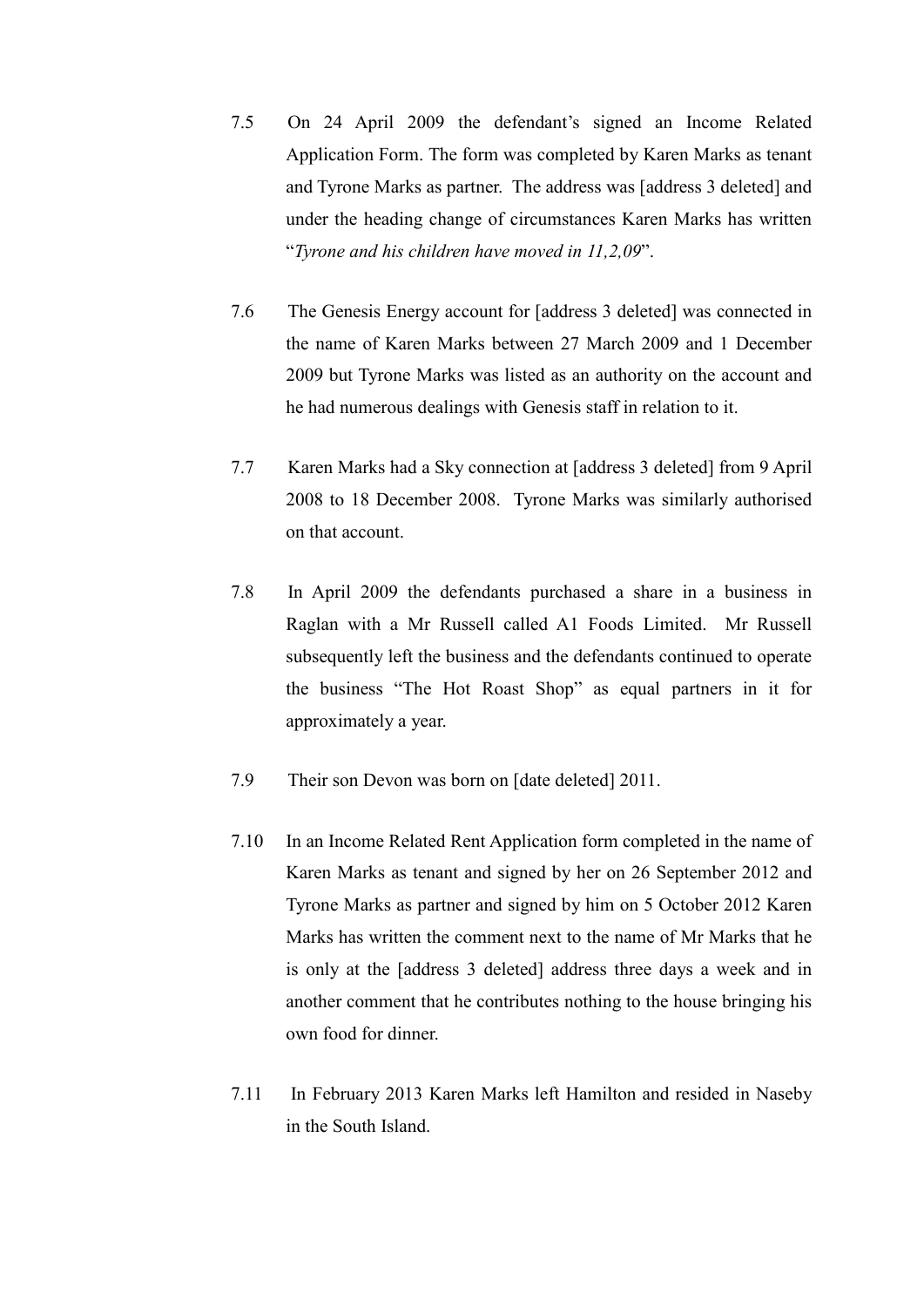- 7.12 While residing in Naseby Karen Marks had dealings with various agencies and referred to Tyrone Marks as her husband. For example:
	- 7.12.1 Mr Atkins the finance manager at Pioneer Generation produced notes of the account on 2 May 2013 when in response to a query as to why the direct debit had not gone through Karen Marks said "*she was going to contact her husband to see if he can put money into the account but business was a bit tight at the moment*.."
	- 7.12.2 Again on 30 May 2013 she advised "*the money will be in the account tonight, her husband had a heart attack and she had to fly to the nrt island last week. Husband didn't transfer the rent and power money into her account in time for the DD.*"
- 7.13 Text messages between the defendant's personal mobile numbers for this period evidences the defendants used terms of endearment to each other including referring to one another as husband and wife and of the joint purchase of everyday household goods. These messages are set out at para [50] below.
- 7.14 Karen Marks returned to live permanently in Hamilton around late June 2013 and moved back into [address 3 deleted].
- 7.15 Tyrone Marks made a number of cash deposits into Ms Marks' bank account (at her request) while she was in Naseby: \$70.00 on 4 April 2013; \$50.00 on 5 April 2013; \$280.00 on 13 April; \$80.00 on 15 April; \$200.00 on 7 May 2013; \$70.00 on 11 May 2013 and \$25.00 on 18 May 2013.
- 7.16 While Karen Marks was living in Naseby Tyrone Marks continued to live at [address 3 deleted]. During this period Tyrone Marks made regular payments to the Genesis Energy account by direct debit.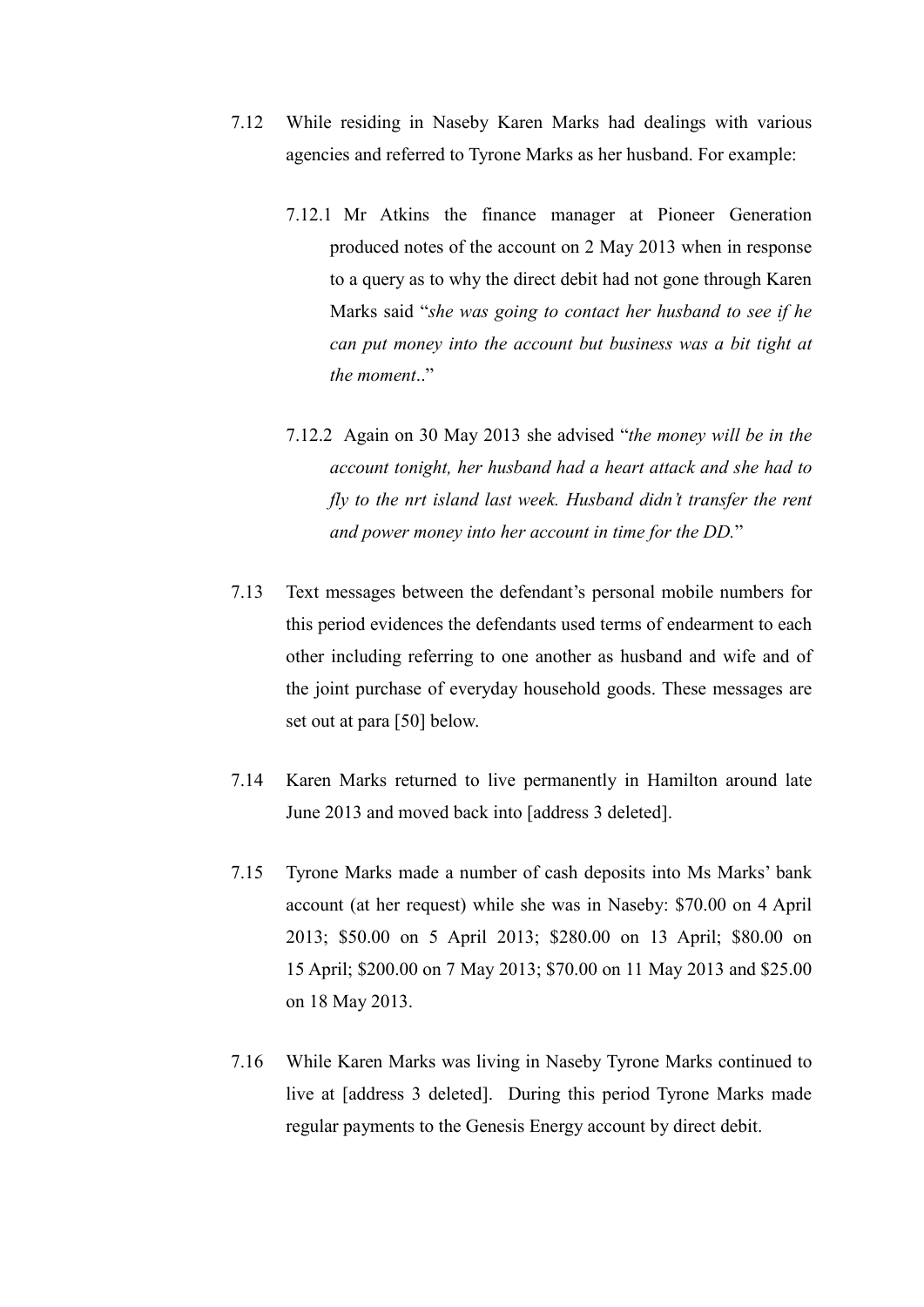[8] The issues for me to determine in respect of each defendant and for each charge against them are twofold. First whether for the purposes of receiving a benefit the defendants were in a married relationship that had not broken down (this necessitates an analysis of the circumstances of their relationship). Second (if that point is reached) whether each defendant acted with the requisite dishonest intent/absent claim of right.

#### **The law**

[9] The prosecution must prove each of these charges beyond reasonable doubt.

#### *Section 240 (1)(a) Crimes Act 1961 – Obtaining by deception*

- [10] The prosecution is required to prove beyond reasonable doubt:
	- 10.1 That there was a deception, and
	- 10.2 Without claim of right; and
	- 10.3 That the deception resulted in Karen Marks and in Tyrone Marks obtaining a pecuniary advantage.
- [11] Deception as defined by section (2)(b) Crimes Act means:
	- 11.1 That there was an omission to disclose a material particular; and
	- 11.2 Karen Marks and Tyrone Marks had a duty to disclose that material particular; and
	- 11.3 That there was an intention to deceive.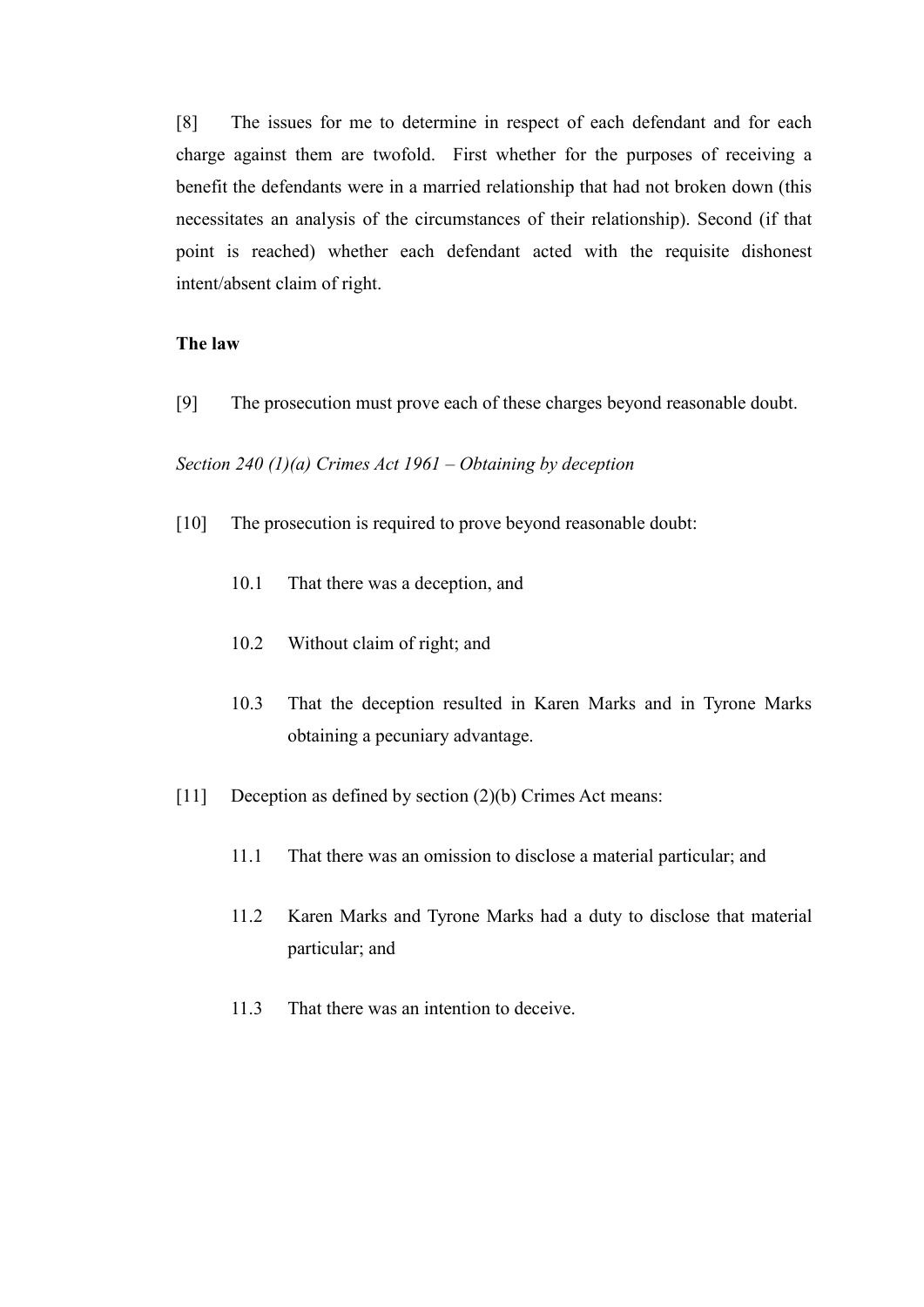*Section 228(b)Crimes Act 1961 – Dishonestly using a document*

- [12] The prosecution is required to prove beyond reasonable doubt:
	- 12.1 Karen Marks and Tyrone Marks used a document;
	- 12.2 Dishonestly and without claim of right; and
	- 12.3 With intent to obtain a pecuniary advantage.

### *Pecuniary advantage*

[[1](#page-8-0)3] A pecuniary advantage as defined by the Supreme Court in *Hayes*  $v R<sup>1</sup>$  is "simply anything that enhances the accused's financial position".

### *Dishonestly and Claim of Right*

[14] Section 217 Crimes Act defines dishonestly as:

**Dishonestly***,* in relation to an act or omission, means done or omitted without a belief that there was express or implied consent to or authority for, the act or omission from a person entitled to give such consent or authority.

[15] This is a subjective test. The Supreme Court referred with approval to the Crimes Consultative Committee:<sup>[2](#page-8-1)</sup>

The term "dishonestly" remains but is confined by our proposed definition to conduct which is known or believed to be without proper authority. While the Committee does not support the use of an objective standard to assess the defendant's belief that the act in question was authorised, at the same time the bill should remove any doubt that an idiosyncratic moral view about what actually constitutes dishonest behaviour will excuse the defendant from liability.

[16] Claim of right is defined in s 2 of the Crimes Act as:

**Claim of right***,* in relation to any act, means a belief [at the time of the act in a proprietary or possessory right in property in relation to which the offence is alleged to have been committed], although that belief may be based on ignorance or mistake of fact or of any matter of law other than the enactment against which the offence is alleged to have been committed].

<sup>&</sup>lt;sup>1</sup> *Hayes v R* [2008] 2 NZLR 321<sup>2</sup> at [57]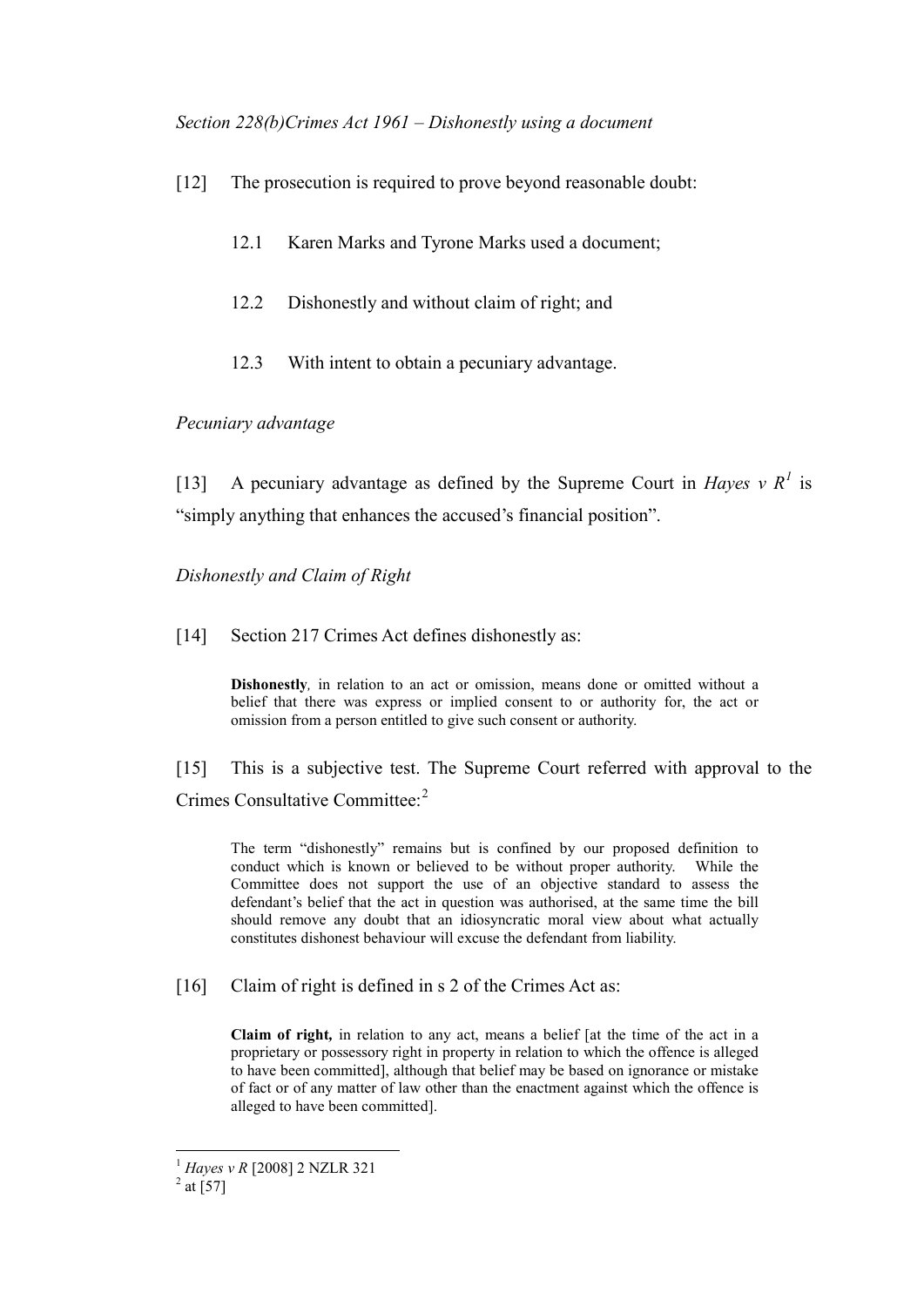#### **The Charges and respective cases**

### *Karen Marks*

#### *Obtaining by Deception (relationship) 4 October 2007 to 23 July 2009 – CRN 2003*

[17] On 29 August 2007 Karen Marks applied for a Domestic Purpose Benefit sole parents and for Accommodation Supplement. In the benefit application Ms Marks stated she was living in [address 4 deleted]. Under the heading Reason for Application Ms Marks has written "*breakdown of a marriage*" and further that she was living apart from her partner Tyrone Marks. In the box under the question What do you consider to be the future of the relationship? Ms Marks has written "*Not worth any future when kids cannot be changed*". She also answered No to the two questions whether she was getting any money from her partner and was he paying for any of her expenses.

[18] On 21 April 2009 Karen Marks applied for a Transition to Work Grant. She stated she was living at [address 3 deleted] and that she did not have a partner.

[19] On 5 May 2009 Karen Marks completed a Childcare and OSCAR Subsidy Application. Again she stated she was living at [address 3 deleted] and in response to the question Do you have a partner? she has ticked both No and single.

[20] On 7 May 2009 Karen Marks completed a Temporary Additional Support Application. In that document she stated that she does not live alone and lists each of her children as details of the persons living with her. She does not name Tyrone Marks.

<span id="page-8-1"></span><span id="page-8-0"></span>[21] The prosecution case is that between 4 October 2007 and 23 July 2009 Karen Marks was living with Tyrone Marks as a married couple at [address 3 deleted] so that when she completed each of these applications she knew she was deceiving the MSD. The HNZ joint tenancy agreement is the prosecution submits a telling document.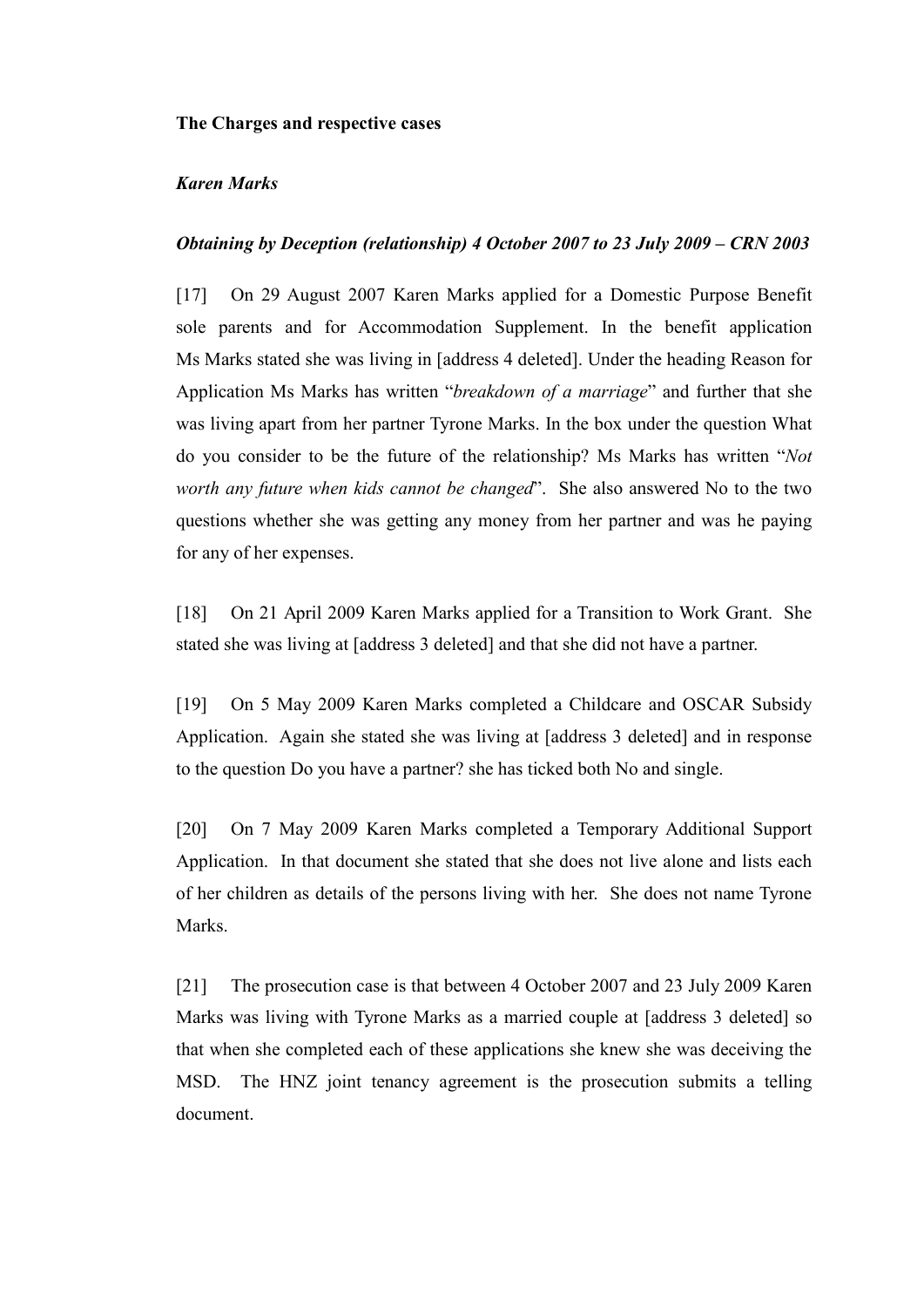[22] In addition to the evidence I have already referred to, the prosecution also relies on the following evidence to prove this charge.

- 22.1 Noeline Whyte is Ms Marks' mother and she was of the opinion that her daughter had been living with Tyrone Marks as his wife since their marriage. In cross examination she acknowledged she did not visit them often but she was sure that when she did visit Tyrone Marks was always present.
- 22.2 Dean Powell was the defendant's neighbour living at [address deleted] for a number of years. From his observations over that time he assumed they were a married couple. He pointed in particular to the fact the cars driven by the defendants were parked in the driveway when he left for work in the morning and were there when he returned home in the evening.
- 22.3 Text messages and bank account analysis show that during the relevant period Tyrone Marks made cash deposits into Karen Marks' account.

[23] The defence case is that there was no deception and no omission to inform. Karen Marks described the unusual living situation as best she could and her written responses, she submitted ought to be weighed in light of her dyslexia.

[24] Karen Marks gave evidence as to the breakdown of the marriage by August 2007 and why it was impossible to blend the two families. Ms Marks explained the living arrangements at [address 3 deleted] were quite separate – each bought their own food and each were responsible for the care of their own children (except Ocean and Devon). There was no sexual relationship bar a celebratory period after the business was purchased and during which Devon was conceived. Tyrone Marks stayed in a separate part of the house and they did none of the activities usually associated with a married couple (eg holiday together).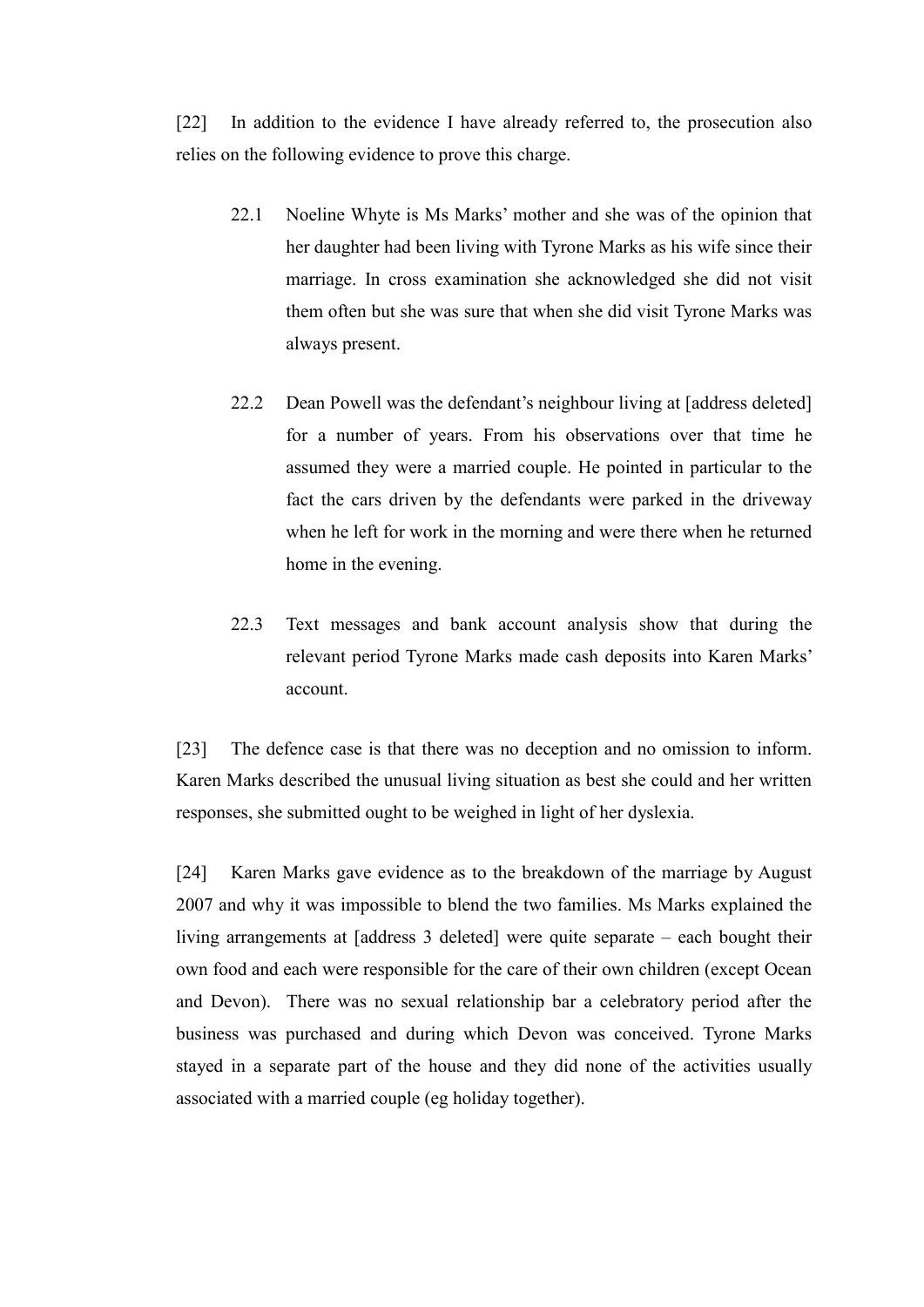[25] Karen Marks properly informed MSD the marriage had broken down and she (at least initially) moved to her brother's address. She also properly informed HNZ when Tyrone Marks left [address 3 deleted] (releasing the tenancy) and again when he returned. Indeed, it seems HNZ accepted that overall Karen Marks did advise of changes in circumstances.

[26] Little weight ought to be given to the evidence of Mr Powell and her mother because they did not have sufficient knowledge of the relationship to be able to comment accurately on it. Tyrone Marks was not the only authorised person on the Sky account.

[27] Two of Ms Marks' children gave evidence essentially mirroring their mother's account of the separate lives each defendant led.

# *Obtaining by Deception (relationship) 23 September 2011 to 26 February 2013 – CRN 2002*

[28] In a Work and Income Review Form dated 3 August 2012 Karen Marks said that her address ([address 3 deleted]) had not changed. In response to the question Do you have a partner? Ms Marks chose to tick the response living apart/separated.

[29] Karen Marks answered similarly when she completed another Work and Income Review Form dated 23 July 2013.

[30] As to the proof of this charge, absence claim of right the prosecution points to additional factors such as:

- 30.1 Tyrone Marks having a Sky connection at [address 3 deleted] from 15 November 2010 to 31 October 2011.
- 30.2 When Ocean was enrolled at [name of school deleted] in July 2013 the enrolment form records she is living with both parents.
- 30.3 Two Police infringement notices dated 1 February 2012 and 21 July 2012 were sent to Tyrone Marks at [address 3 deleted]. Karen Marks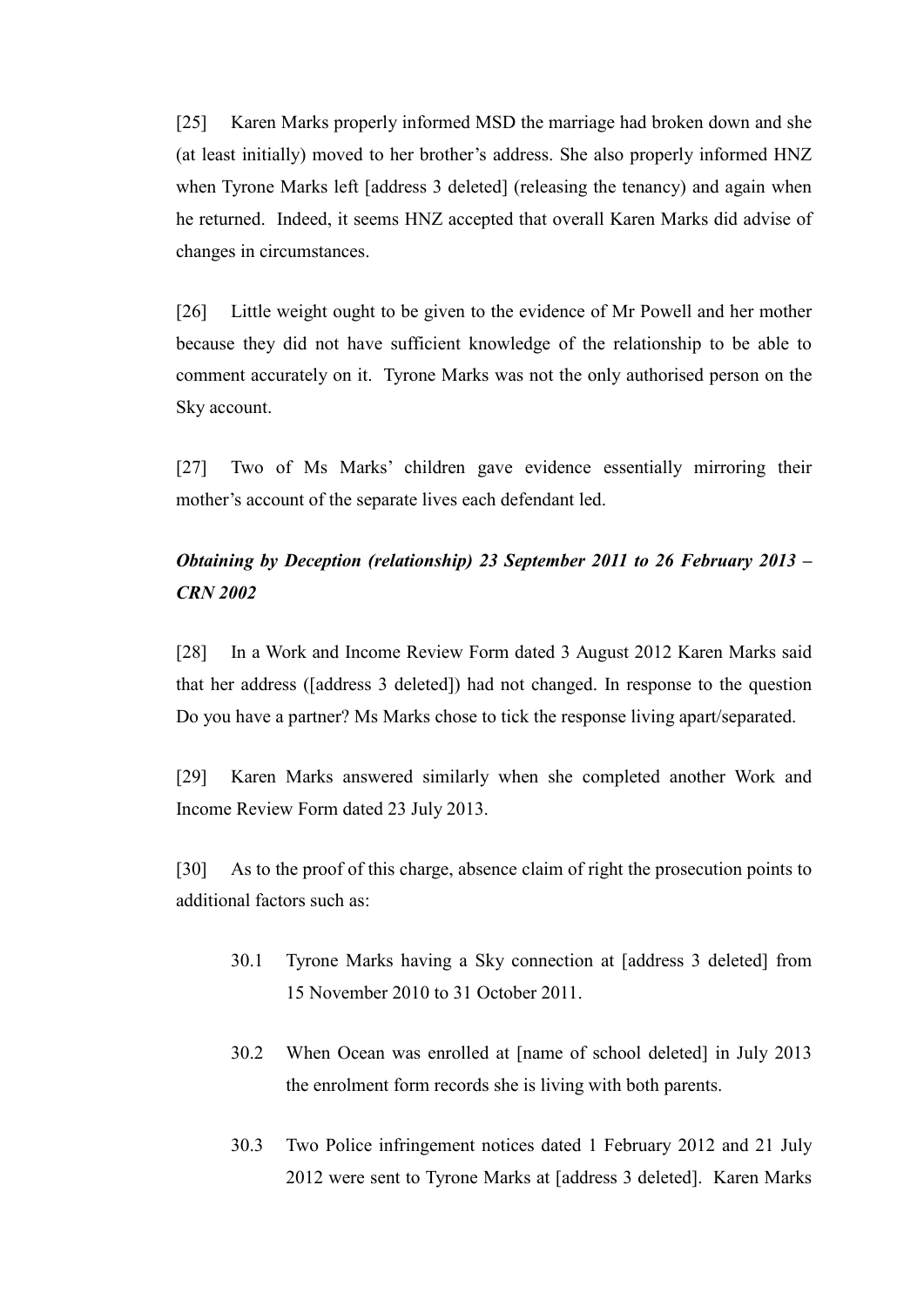was also sent infringement notices and these were dated 9 July 2012 and 29 June 2012.

[31] The defence to this charge is as above although of course it is for a later period of time. In addition to the reasons stated above, specific to this charge the defence submit that the evidence from the Principal of [name of school deleted]where Ocean was enrolled cannot be viewed in isolation as in context there is nothing unusual about the fact both parents lived in the same house but had separate lives.

#### *Using a Document – Transition to Work Grant form 21 April 2009 - CRN 2004*

[32] Karen Marks ticked the box No in response to the question Do you have a partner. The prosecution case is that the evidence I have already referred to establishes Karen Marks was still living with Tyrone Marks at [address 3 deleted] as a married couple. Accordingly, she acted dishonestly when she answered she did not have a partner. The defence case is that they were not partners as the term is commonly used in the context of a relationship between two people. At its highest the defendants were business partners although in that respect I note that the MSD forms clearly distinguish between what is meant by a business partner and what is meant by a romantic partner.

# *Using a Document – Childcare and OSCAR Subsidy Application 5 May 2009 - CRN 2005*

[33] Karen Marks stated she did not have a partner and that she was single. The prosecution case is that the evidence I have referred to above establishes Karen Marks acted dishonestly when she used this document because she was living at [address 3 deleted] with her husband Tyrone Marks as a married couple. The defence is as I have described above.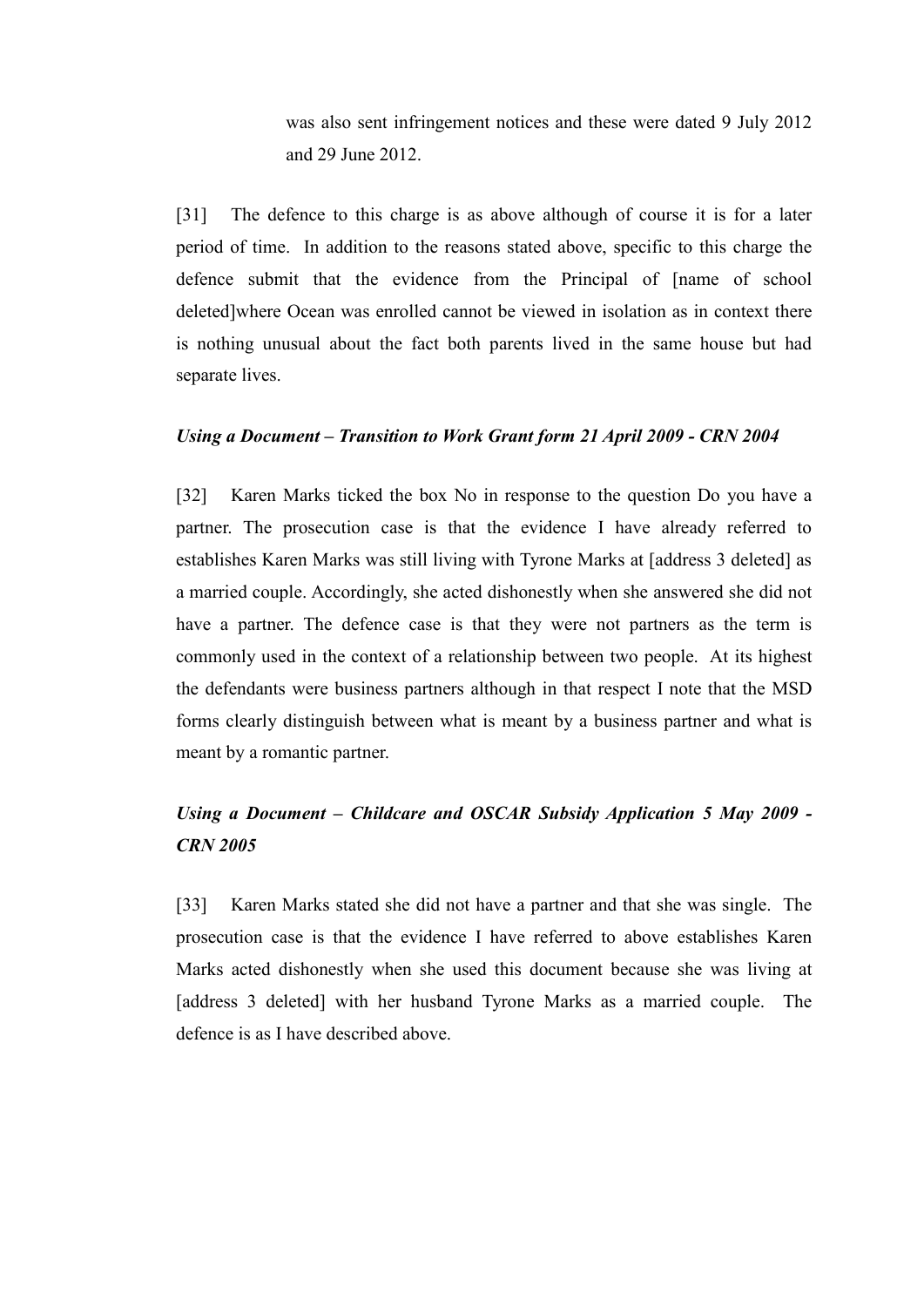## *Using a Document – Work and Income Review Form on two occasions 3 August 2012 and 29 July 2013 - CRN 2006*

[34] Karen Marks completed a Work and Income Review Form on 3 August 2012 and again on 29 July 2013. On each form she stated she did not have a partner and that she was living apart/separated claiming she lived only with her children. The prosecution case is that the evidence establishes these were intentionally dishonest statements as the defendants remained a married couple irrespective of the move by Karen Marks to Naseby in the first half of 2013. In particular, the prosecution point to the continued dependence each had on the other evidenced by the various text messages and agency notes I have already referred to that establishes they remained in a committed relationship.

[35] The defence case in respect of each of these three charges is the same. There was no dishonest intent. The marriage had broken down and at best the defendant's shared the same home but lived separate lives. The forms contained mandatory options which must be selected by an applicant and Karen Marks selected the option that best described her position separated/living apart and single.

### *Tyrone Marks*

# *Obtaining by Deception (relationship) 28 November 2007 to 13 May 2009 - CRN 1993*

[36] Dated 27 November 2007 Tyrone Marks completed a Domestic Purposes Benefit Application sole parents in which he gave his address as [address 1 deleted]. In response to the questions under the section headed Are you living apart from your partner Tyrone Marks has answered Yes and that they stopped living together on Monday 27 August 2007.

[37] On 8 October 2007 Tyrone Marks completed a Work and Income Review form. He stated his address had not changed and under the heading Do you have a partner? he has circled the answer No and ticked the box living apart/separated.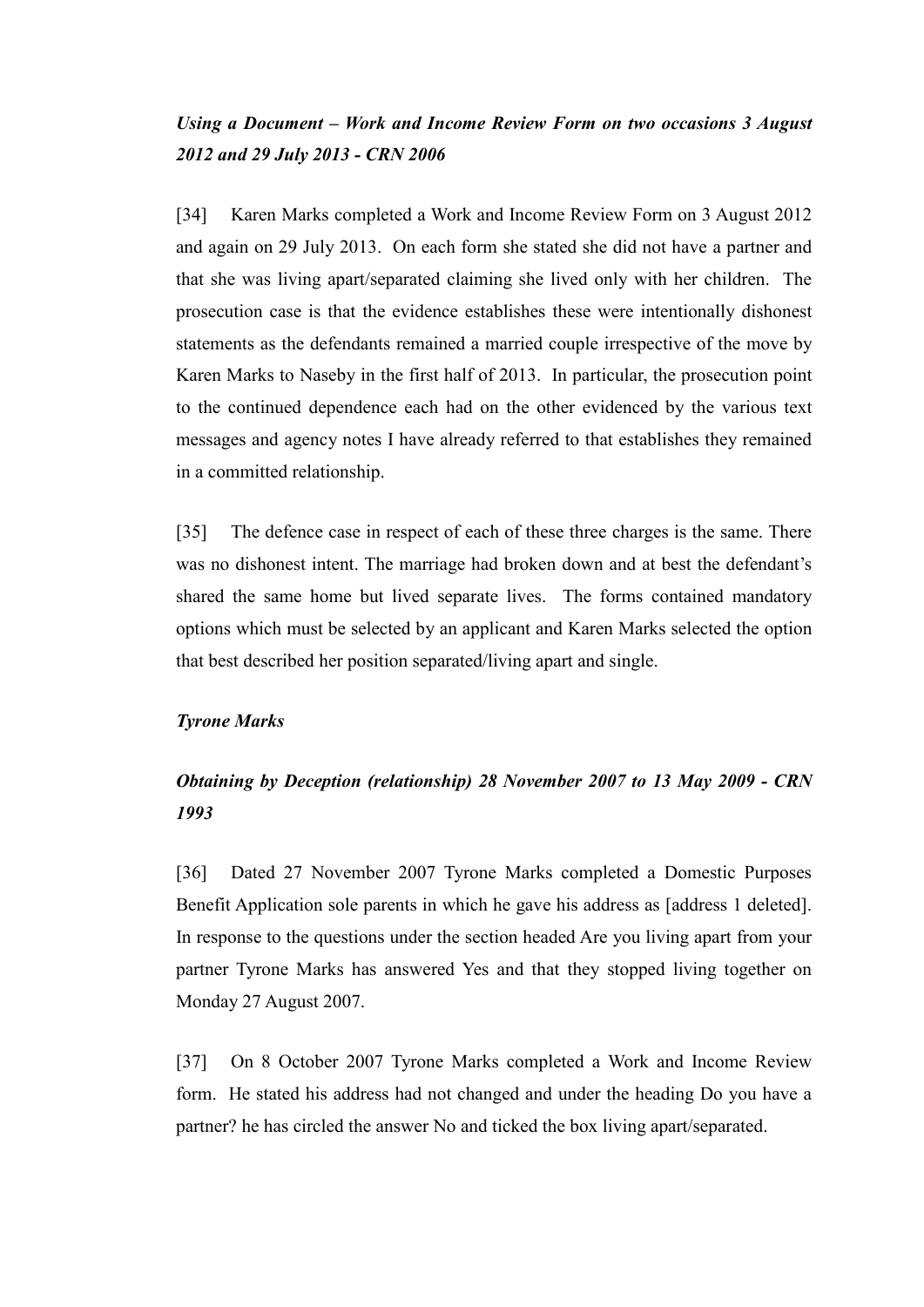[38] In a Transition to Work Grant form dated 11 April 2009 Mr Marks stated (by putting a X in the box No) he does not have a partner and that he continues to live at [address 1 deleted].

[39] As with the case against Karen Marks the prosecution similarly relies on the evidence of Mrs Whyte and Mr Powell (see above) as to their perception of the relationship during this period together with the fact Tyrone Marks was authorised on the Genesis Energy account at [address 3 deleted]. Evidence establishes he made regular payments to the account by direct debit and interacted with staff in respect of payments. Additionally, Tyrone Marks had an account in his own name for [address 3 deleted] between 4 October 2007 and 17 March 2009. The prosecution point also to the fact Tyrone Marks was authorised on the Sky account in Karen's name.

[40] Similarly, the prosecution relies on the HNZ evidence in respect of the tenancy for [address 3 deleted]. To interpolate, in contrast the defence submit the defendants were honest in their dealings evidenced by the fact that Karen Marks advised HNZ when Tyrone left [address 3 deleted] and when he returned to it.

[41] In February 2007 the defendant's made a joint application for finance from Instant Finance. On 10 March 2008 there is a file note in respect of repayments that Tyrone Marks called into the office. He is described as partner.

The defence case is that there was no deception. Tyrone Marks gave evidence that the marriage had irretrievably broken down by August 2007. He explained he understood the words 'living apart' as meaning living separate lives although he accepted (in cross-examination) that on each occasion when he completed the three benefit applications that he was living at [address 3 deleted] with Karen Marks (albeit separated) and not [address 1 deleted] so that each application is incorrect in that respect. Otherwise he explained the presence of his car at [address 3 deleted] on a daily basis by the fact he made daily visits to see his children. If he stayed overnight, he lived upstairs. He made payments on the Genesis Energy account for the welfare of his children.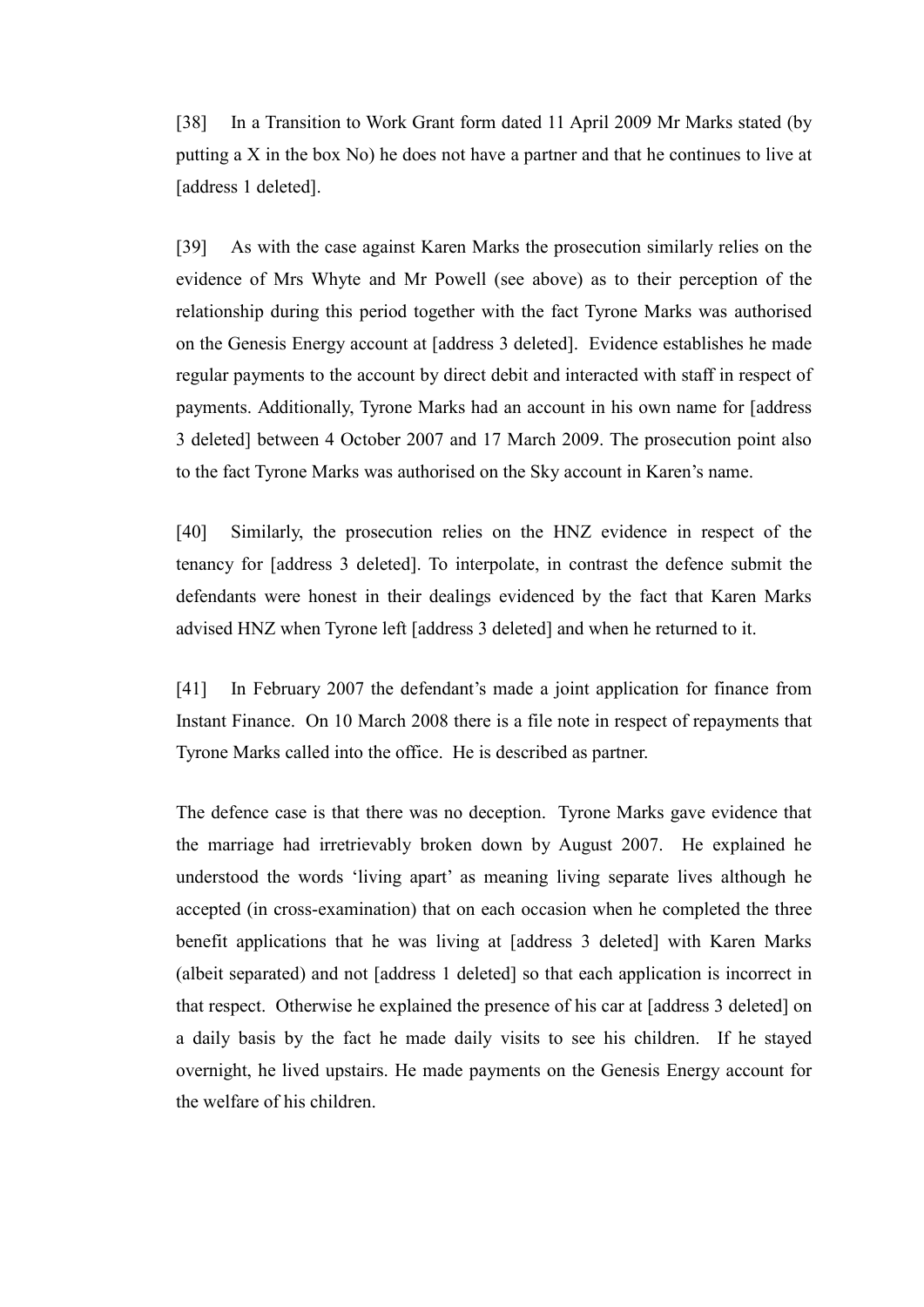# *Obtaining by Deception ([address 1 deleted]) 12 November 2007 to 13 May 2009 - CRN 1995*

[42] The respective cases and evidence referred to for CRN 1993 apply equally to this charge subject to amendment as to the relevant time period. In evidence Tyrone Marks admitted he did move into [address 3 deleted] in October 2007 and admitted he did not disclose he had done so, but explained his failure to do so was not dishonest, but because he had many other things on his mind (study, children, Karen Marks, life in general and the like).

# *Obtaining by Deception (relationship) 28 October 2010 to 26 February 2014 – CRN 1994*

[43] In a Work and Income Review form dated 21 July 2011 (sent to [address 3 deleted]) Tyrone Marks stated that his address has not changed and in response to the question Do you have a partner? he has ticked the box living apart/separated.

[44] In another Work and Income Review form dated 21 July 2012 Tyrone Marks has circled the box No indicating he does not have a partner and again ticked the box living apart/separated. This particular form was sent to Mr Marks at [address 5 deleted]. Mr Marks said he lived there with Karen's adult daughter and partner. Shortly after that he moved to [address 2 deleted]. However, in this same time period Mr Marks told the police his address was [address 3 deleted] (traffic infringements) and that he was living jointly with Karen Marks there. [Address 3 deleted] he claimed was, by that stage, a postal address only.

[45] Their son Devon was born as a result of a night celebrating the purchase of their business.

[46] On 29 July 2013 Tyrone Marks completed a third Work and Income Review form. The form was sent to [address 3 deleted]. In that form Mr Marks provided a new address of [address 2 deleted].

[47] On this occasion Tyrone Marks has ticked the box indicating he is single.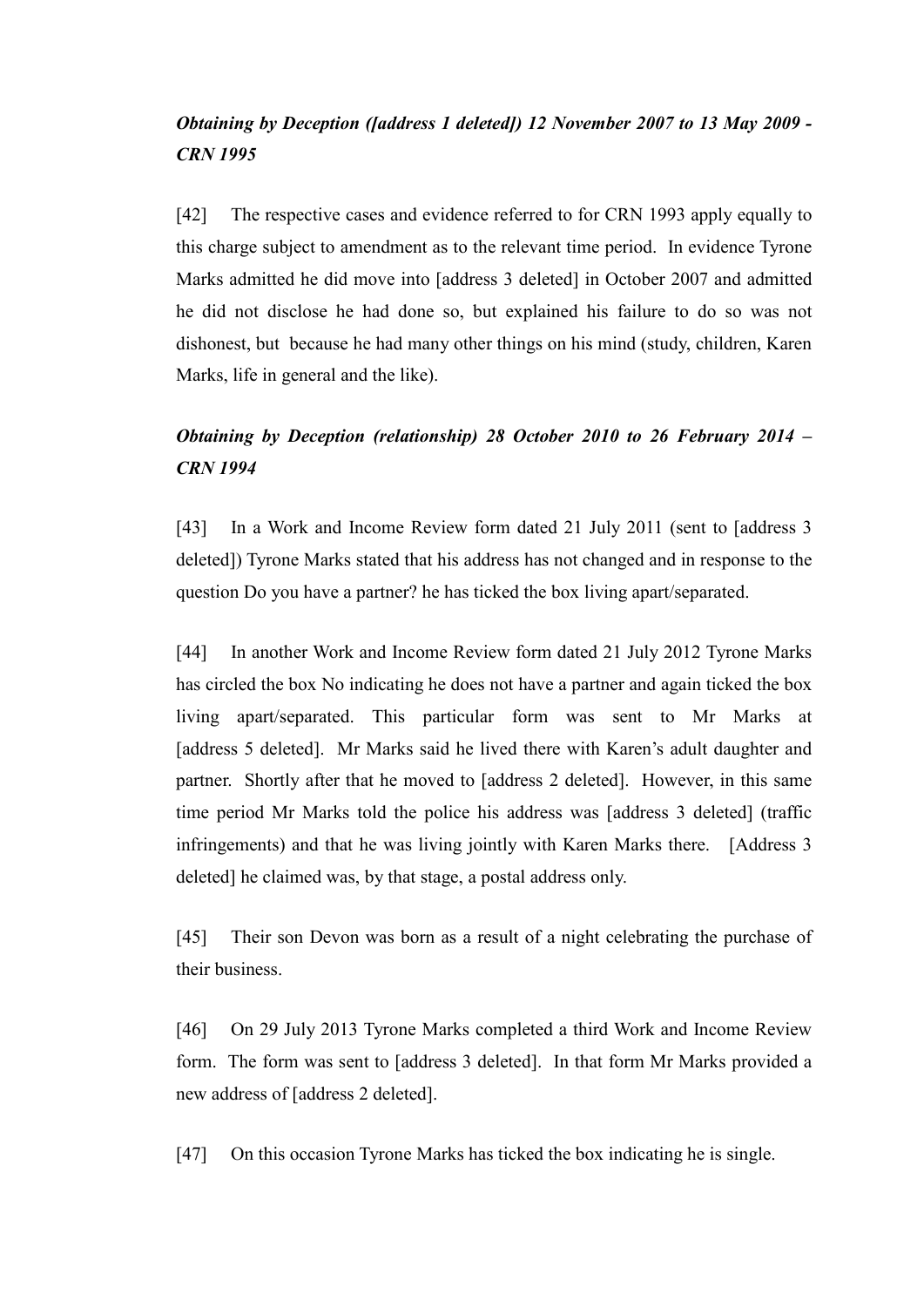[48] Again the prosecution relies on such evidence as the payments made by Mr Marks in March and April 2011 to the Genesis account held by Karen Marks at [address 3 deleted]. Mr Marks also had a Sky account at [address 3 deleted] from 15 November 2010 to 31 October 2011 and to the joint tenancy/subsequent release/return to [address 3 deleted].

[49] The prosecution also points to the issuing of Police infringement notices sent to [address 3 deleted] in February and July 2012 and also to the presence of both defendants on 9 December 2013 when the police were called to the house.

[50] Text messages are also relied on and point submits the prosecution, to the continued relationship as a married couple. Some examples are:

- 50.1 From Tyrone Marks to Karen Marks on 1 April 2013 "*Hi my wife r u on ur way bk now and is everything and everybody algds*".
- 50.2 From Tyrone Marks to Karen Marks on 3 April 2013 "*The mean thing is 4 me 2 cm c my wife and my kids thts wht would mke me real happy*".
- 50.3 From Karen Marks to Tyrone Marks on 5 April 2013 "*I talk to U tomorrow about it all. LV you XXX" and from Tyrone in response "Ok my lovely wife lv u 2 4ever xox*".
- 50.4 From Karen Marks to Tyrone Marks on 16 May 2013 "*Good night love I love U for ever and ever miss you so much. Wish U where here" and from Tyrone in response Lv and miss u 2 4evr 2 and we b there real sn k*".
- 50.5 From Karen Marks to Tyrone Marks on 25 April 2013 "*can you get one more washing powder" and "and light bulbs*".
- 50.6 From Tyrone Marks to Karen Marks on 4 June 2013 "*Hi lv I got 2 butters 3 breads milk carrots and what else*?".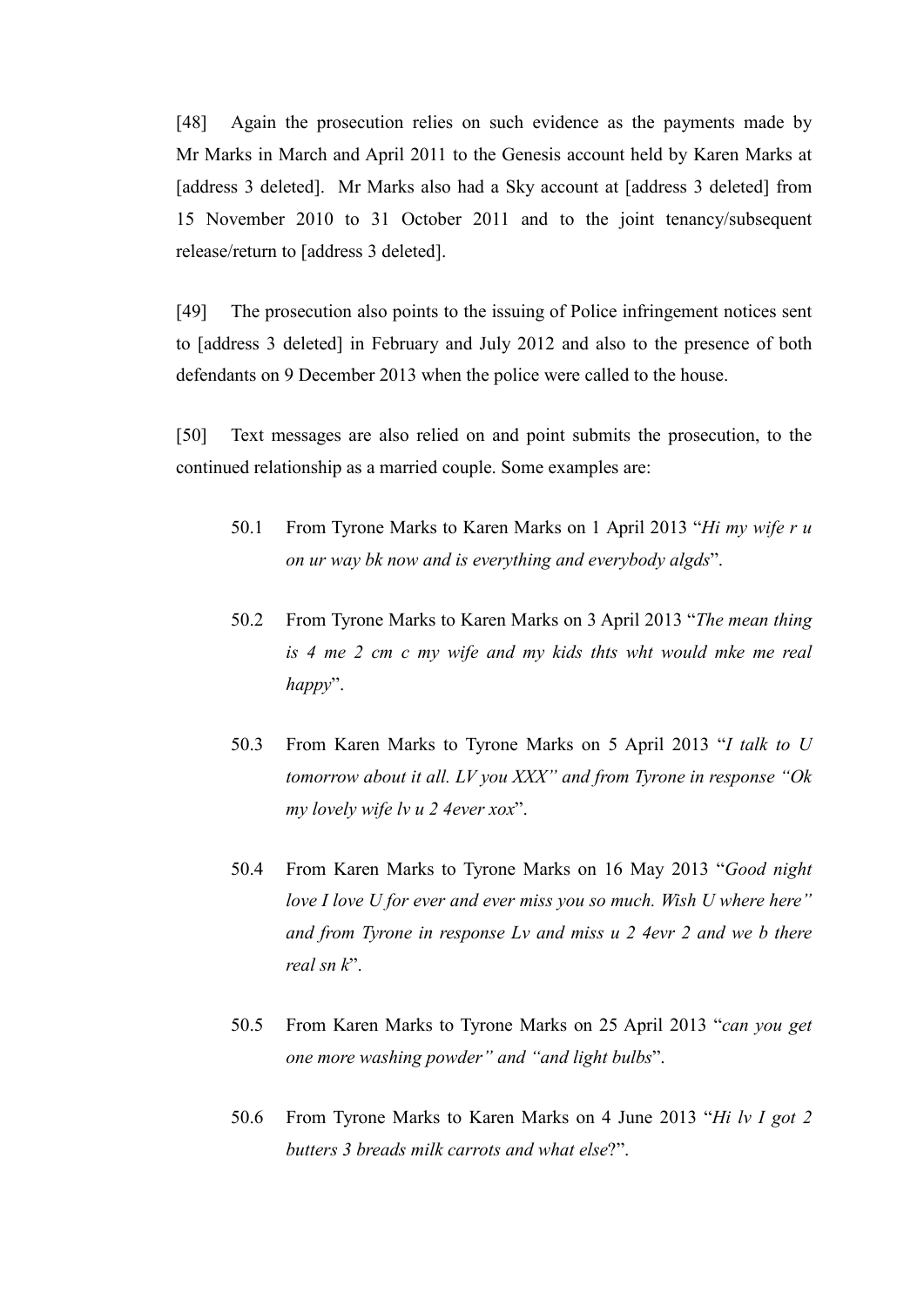[51] Similarly, HNZ tenancy notes record contact with Tyrone Marks in relation to issues over the [address 3 deleted] tenancy. Some examples are:

- 51.1 3 November 2011 entered by Alan Braid "*called at tenancy re arrears, Tyrone does not handle rent and had no idea why account in arrears. Asked him to have Karen contact me asap as we must get matters settled once and for all as constant arrears unacceptable*".
- 51.2 15 September 2011 "*called to see tenant today re arrears, spoke with tyrone, karen unavailable, thought rent matter sorted out, said no, significant arrears that need to be dealt with, he said he would get Karen to ring me later today*".
- 51.3 11 November 2010 "*phoned today and spoke with Tyrone, Karen to pay \$243.00 today*".

[52] On 18 November 2009 Tyrone Marks applied for finance from Instant Finance. He provided Karen's name as his partner and ticked the box indicating he was married. His current address was stated as [address 3 deleted]. At the same time to the MSD Tyrone Marks did not tick the married box and claimed he was living apart/separated.

[53] In December 2013 police were called to [address 3 deleted] and police records evidence the defendants were both present as residents of that property.

[54] In addition to the general defence that they were not living together as a married couple Tyrone Marks in defence of this charge said that when he was living at [address 5 deleted] he used [address 3 deleted] as a postal address only thus explaining the Police infringement notices. The terms of endearment in the text messages were explained as the words of a man anxious to ensure he remained in contact with all his children and variously because "he was happy' or "he was angry" or "not sure". The Genesis Energy payments were made to ensure the electricity was not disconnected and his children continued to live comfortably. The reference to having a partner is explained as meaning they were partners in the business only.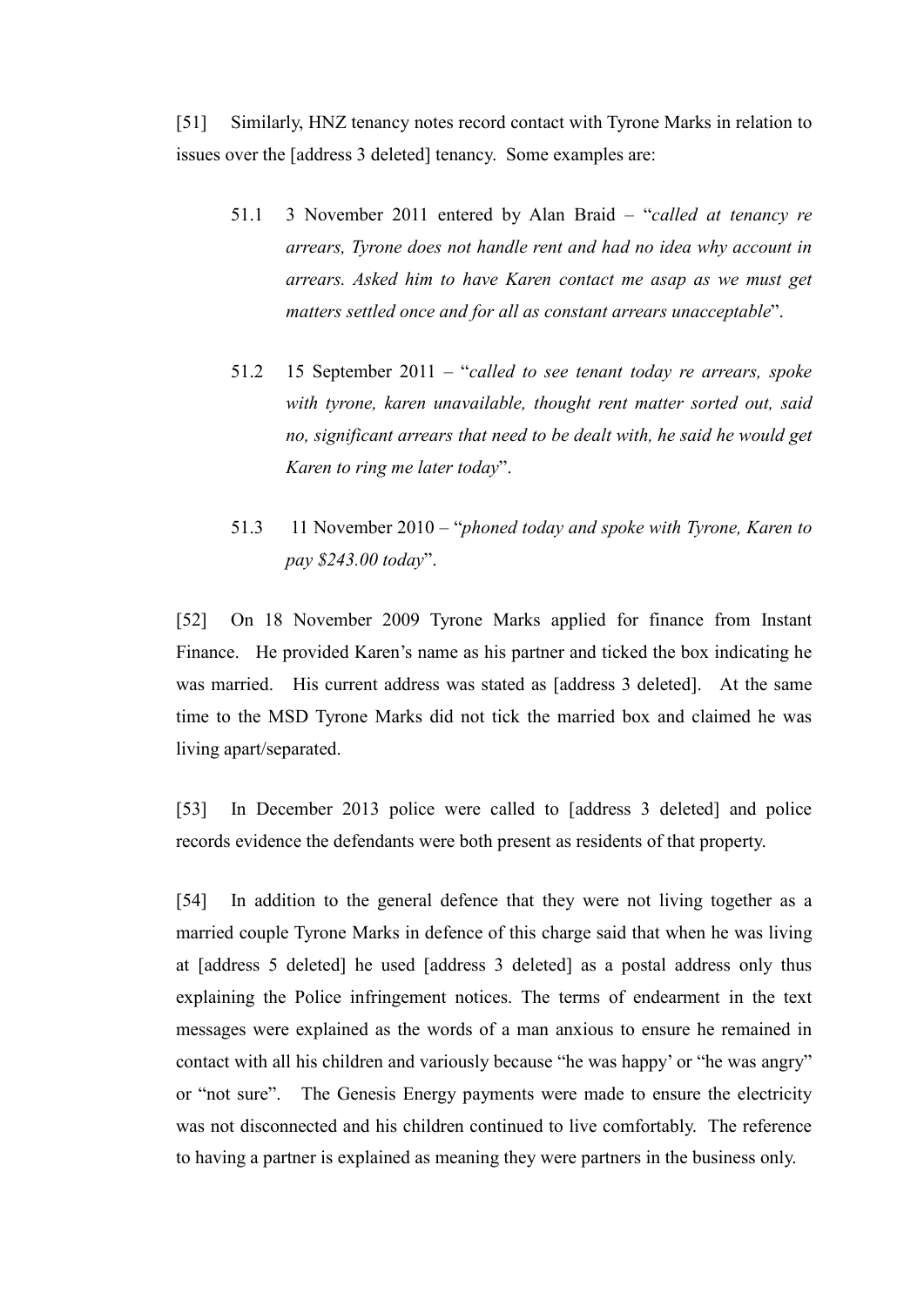# *Obtaining by Deception ([address 2 deleted]) 31 October 2013 to 26 February 2014 (CRN 1996)*

[55] In a Work and Income Review form dated 20 July 2013 sent to Tyrone Marks at [address 3 deleted] Mr Marks provided a change of address to [address 2 deleted]. In response to the question Do you have a partner? Mr Marks ticked single.

[56] The evidence establishes Tyrone Marks rented the property from 10 September 2012 to either October or November 2013. The prosecution case is that this property was business premises only and that he continued to live at [address 4 deleted].

[57] Genesis Energy records note on 17 January 2013 Tyrone Marks called wanting to open a new business account for [address 2 deleted]. A further connection was established under the name The Yard on Hamilton at the same address for the period 11 May 2013 to 26 September 2013.

[58] Mr Marks said that he did in fact live at the property and described it having a fully functional bathroom and kitchen so that it was not just used as business premises. He would sleep there four or five nights a week and while he would visit [address 3 deleted] it was to see his children. If he stayed at [address 3 deleted] he slept upstairs and he reiterated the separate nature of their day to day lives.

### *Using a document – Transition to Work form on 29 April 2009 – (CRN 1998)*

[59] On this form Tyrone Marks stated he was living at [address 1 deleted] and did not have a partner.

[60] The prosecution case is that this form was dishonestly completed because Tyrone Marks was living at [address 3 deleted] with Karen Marks as a married couple. In particular, the HNZ Income Related Rent Application dated 24 April 2009 records them living together as partners at that property. The defence case is that the term partner was used to describe their business relationship only.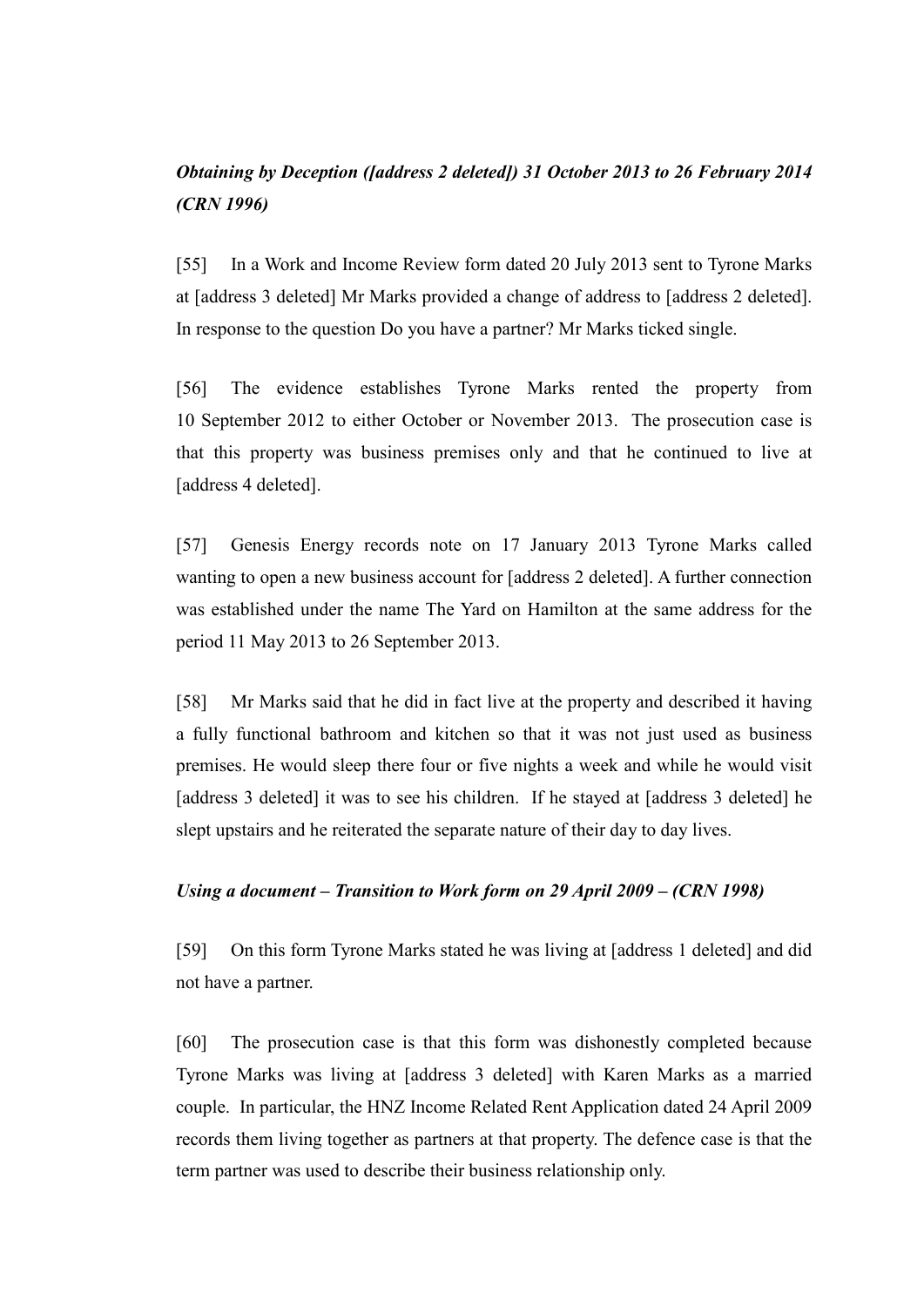[61] Additional evidence relied on for this charge has already been referred to above.

# *Using a document Work and Income Review form on four occasions between 8 October 2008 and 29 July 2013 – (CRN 1999)*

[62] The four documents that form the basis of this charge were completed by Tyrone Marks on 8 October 2008, 21 July 2011, 21 July 2012 and 29 July 2013.

[63] In October 2008 Tyrone Marks stated that he still lived at [address 1 deleted]. He did not have a partner and was living apart/separated. In July 2011 he stated his address had not changed and he was living apart/separated. In July 2012 the form was sent to [address 5 deleted]. Tyrone Marks said that his address had not changed, he did not have a partner and was living apart/separated. Finally, in July 2013 the form was sent to [address 3 deleted]. Although Tyrone Marks provided a change of address to [address 2 deleted] he said he was single.

[64] The prosecution case is that Tyrone Marks acted dishonestly because on each occasion he used the four documents he was living at [address 3 deleted] with Karen Marks as a married couple. The evidence referred to above applies equally to this charge.

[65] The defence is no dishonest intent. Tyrone Marks was not living with Karen Marks as a married couple. They were separated and if not living apart at all times nevertheless remained separated but the MSD forms did not allow for that distinction. He chose to mark the boxes that best described his position.

# *Using a document Domestic Purposes Benefit Application on 28 November 2007 – (CRN 2000)*

[66] In this document Tyrone Marks stated he was living at [address 1 deleted] and that he had separated from his wife as of Monday 27 August 2007.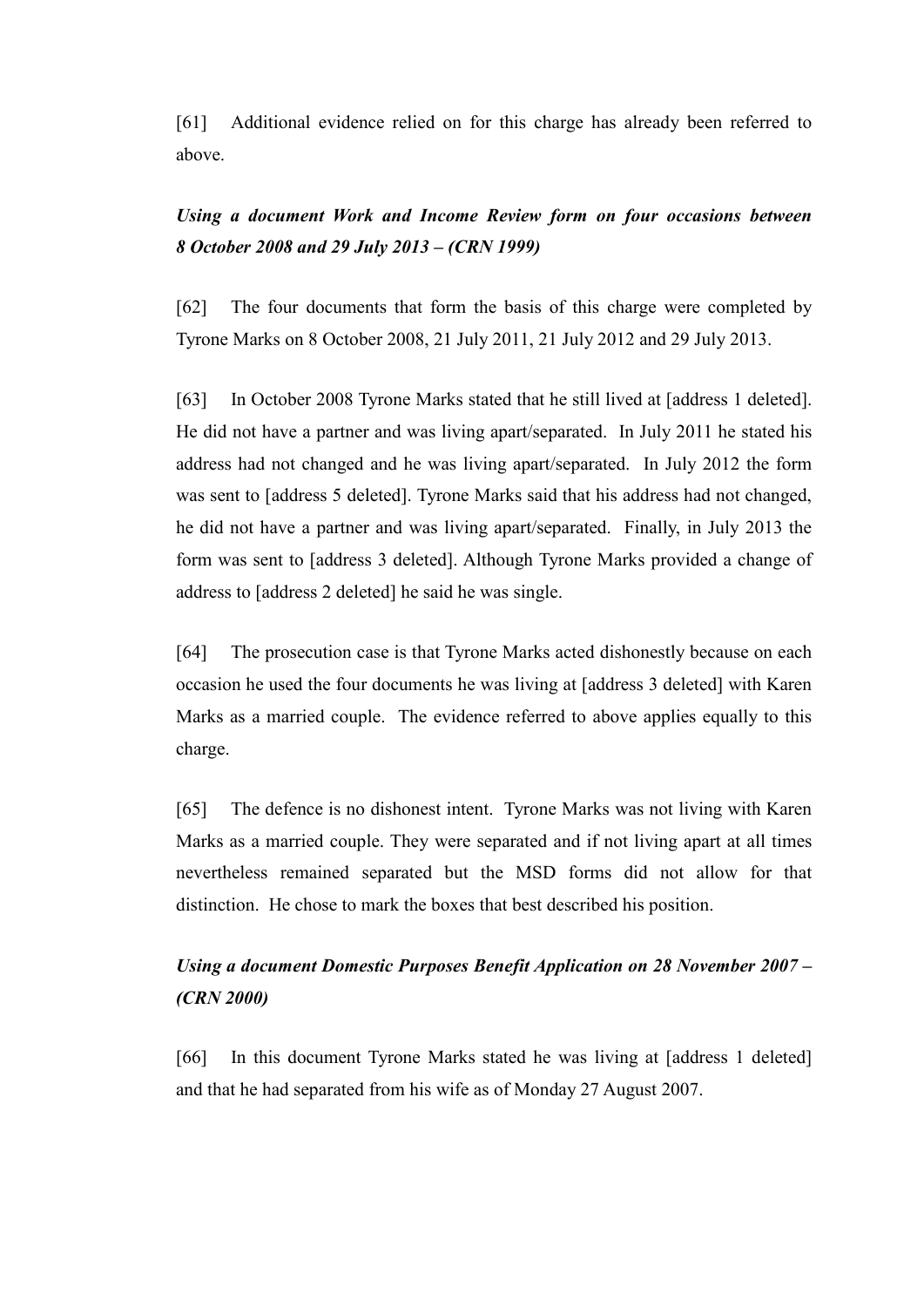[67] The prosecution case is that this document was dishonestly used because the defendants did not separate as evidenced in particular by the HNZ joint tenancy application for [address 3 deleted] dated a month earlier on 4 October 2007.

[68] The defence is as set out above – they had separated.

# **Factors relevant to determine whether the defendants were a married couple for the purposes of this prosecution**

[69] The test in relation to what constitutes a married couple for the purposes of obtaining a benefit is that set out by Fisher J in *Excell v Department of Social Welfare* [1991] NZFLR 241. Although the charge was one of wilful omission in breach of s 127 Social Security Act 1964 the principles remain equally relevant to charges under the Crimes Act.

[70] *Ruka v Department of Social Welfare* [1997] 1 NZLR 154 is not directly on point as the Court of Appeal had to consider the indicia of de facto couples living in a relationship in the nature of marriage and further at which point (if any) domestic violence repudiated that relationship. Nevertheless, there is no real conflict between the two cases given the Court of Appeal determined that the expression "relationship in the nature of a marriage" necessarily required a comparison with a legal marriage (albeit acknowledging it was not a straightforward exercise).

The facts in *Excell* are somewhat similar to the present case. The appellant was a married woman whose husband had obtained a domestic purposes benefit when she was imprisoned in March 1987. He continued to receive the benefit after her release in June 1997 and until he too was imprisoned in February 1989. The prosecution case was that during that period of time the appellant and her husband were not eligible for the domestic purposes benefit because they were 'living together' in terms of the Social Security Act 1964. The main issue on appeal was the presence or absence of co-habitation between the appellant and her husband.

[71] Justice Fisher held that the relevant statutory phrases with which he was concerned ("living apart from" and "living together") were to be determined by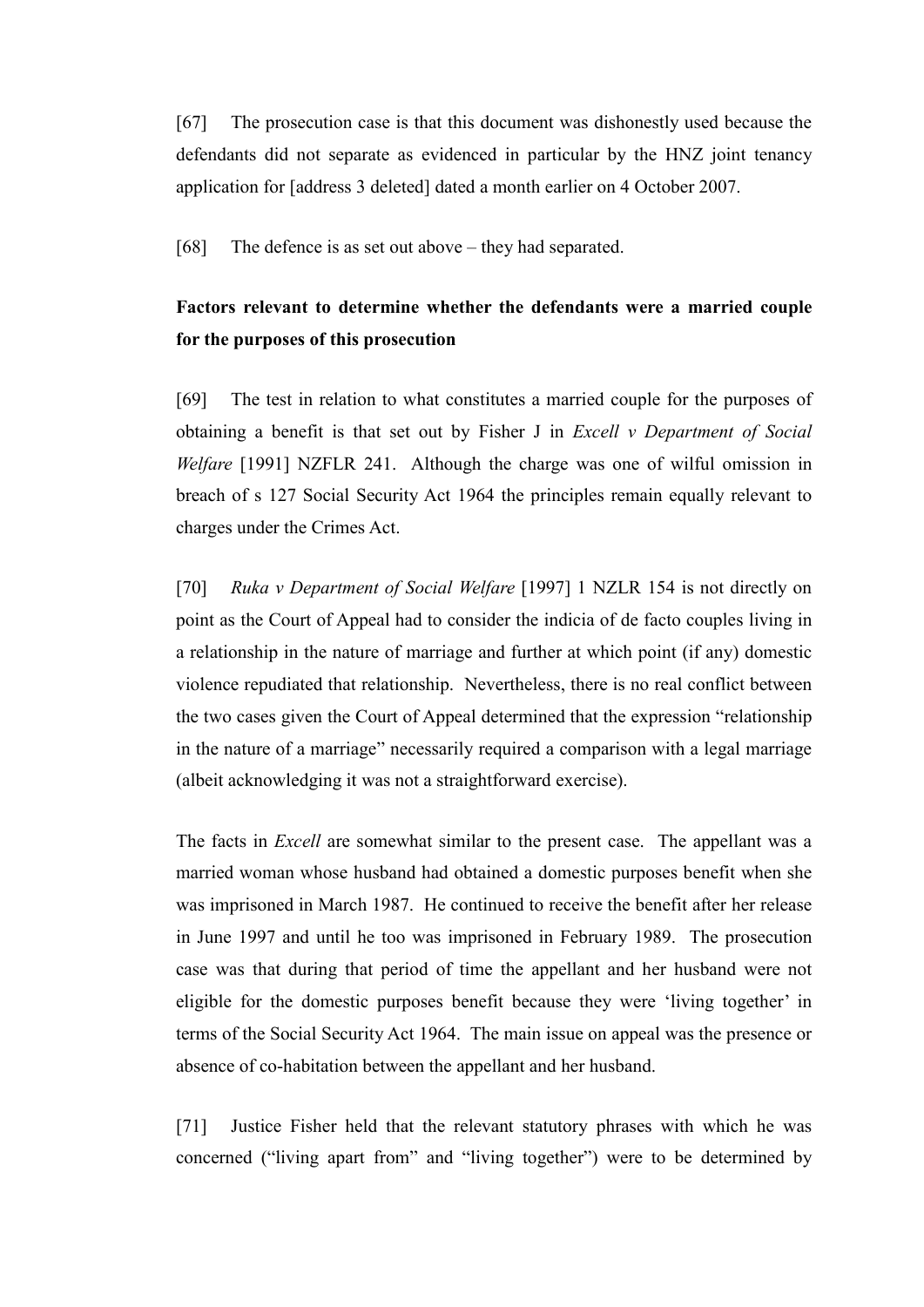applying conventional family law principles with regards to cohabitation. Applied to that case he held that many of the indicia of cohabitation were present and he dismissed the appeal against conviction. Justice Fisher summarised the factors the Court should consider as:

- (a) Cohabitation for legal purposes normally requires both some form of mental commitment to live together as husband and wife and a manifestation of that commitment by conduct. No minimum period is involved. In cases of doubt an inference as to intention will usually need to be drawn from conduct.
- (b) The conduct in question is concerned not with any single factor but with an aggregation of many. No single factor is enough nor will its absence be fatal. It is the cumulative quality, quantity, continuity and duration of these factors that matters.
- (c) No list could ever be exhaustive but the indicia include the extent to which there is a sharing of one dwelling as each party's principal place of residence, emotional dependence and support, the pooling of labour and financial resources, the sharing of household activities, the provision of domestic services, the sharing of companionship, leisure and social activities, the sharing of parental obligations, presentation to outsiders as a couple and the exclusion of emotional and sexual relationships with third persons.
- (d) A distinction is to be drawn between legal and de facto marriage. A legally married husband and wife have a legal duty to cohabit. Cohabitation ceases only while there is an intention by either spouse to repudiate the obligations inherent in the matrimonial relationship and a manifestation of that intention by conduct. In a legal marriage it is therefore a very short step from physical proximity to an assumption of continued or renewed cohabitation, especially if the alleged cohabitation has not been preceded by any lengthy separation and where there are other ties such as children in common. The position is different where the couple in question are not legally married, especially if they have not cohabited previously or in recent times. In those circumstances the duration of the relationship to date, and signs of permanence for the future, will assume special importance.

### **Decision**

[72] It is submitted on behalf of both defendants that the prosecution has failed to prove any of the charges beyond reasonable doubt as the evidence in its totality does not prove one or both of the defendant's acted with the requisite dishonest intent/absent claim of right. There is no dispute in respect of the remaining elements of each charge.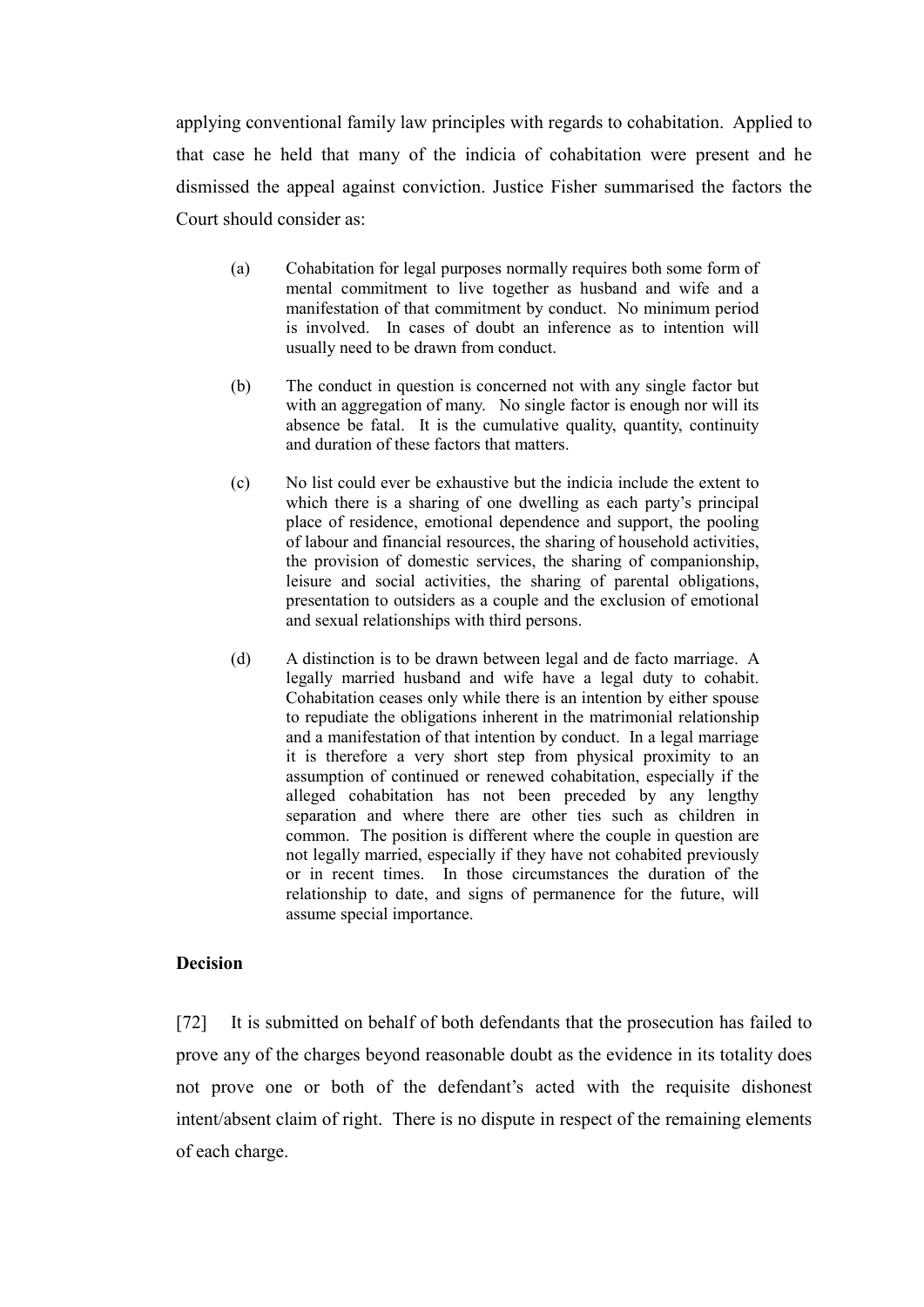[73] I remind myself that I must consider each of the charges faced by each defendant quite separately but as my analysis of the evidence shows much of it is in fact relevant to all charges.

[74] Moreover, Tyrone and Karen Marks advance the same defence; in a nutshell the benefit forms relating to marital status are confusing. They each did the best they could when completing the various applications to select the option from those provided that best fit the description of their relationship. Both defendants were adamant they separated in August 2007 and thereafter in the context of a somewhat unusual and dysfunctional extended family situation it is understandable that they would at times live at [address 3 deleted] but did so without resuming the status of a married couple; to the contrary separate living arrangements were put into practical effect. The birth of Devon in 2011 is explicable following a celebratory night having purchased a business together but it did not result in a resumption of their relationship. From August 2007 there was no commitment to a continuing relationship.

[75] Turning then to the two issues identified at para [6].

[76] First to the nature of the relationship. For the period covering all charges I am satisfied the defendants were in a married relationship that had not broken down. I refer in particular (but of course rely on the evidence in its entirety) to the following facts I find proven beyond reasonable doubt:

- 76.1 Principal place of residence for Tyrone Marks and Karen Marks from October 2007 to February 2014 was [address 3 deleted].
- 76.2 Mutual assistance with the children/ shared parental responsibility.
- 76.3 Joint Directors and Shareholders in a business in 2009/2010.
- 76.4 Occasional sexual activity (at the very least one occasion around mid-2010 given Devon was born in [date deleted] 2011). The date of his birth is inconsistent with the defence explanation they were intimate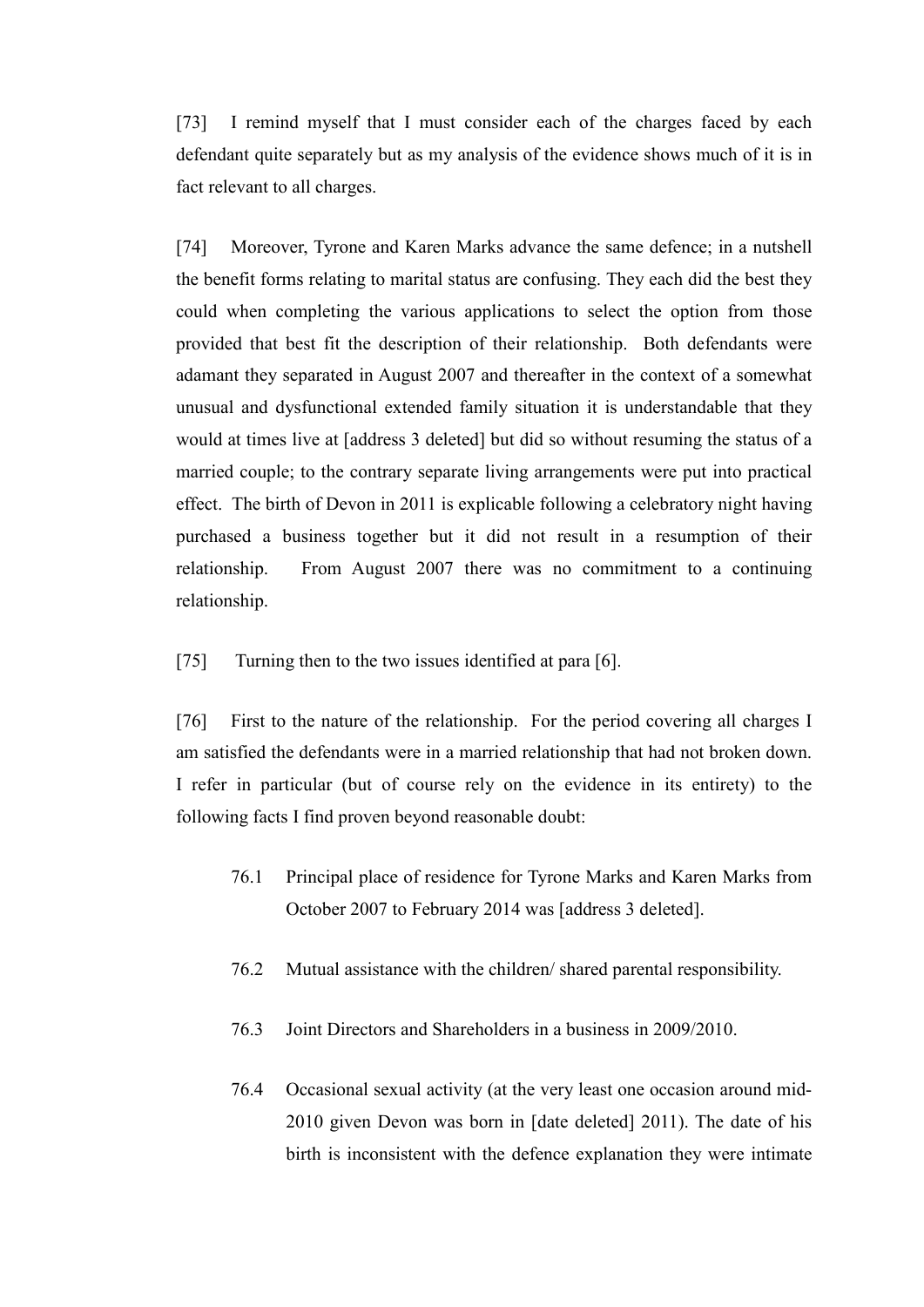because they were celebrating the purchase of their business. The business was purchased in 2009 and when pressed on the point by the prosecution neither defendant could provide a plausible explanation for that impossibility but were adamant as to their reason for it.

- 76.5 Financial interdependence (including shared expenses).
- 76.6 The use of terms of endearment to each other and referring to one another as husband and wife.
- 76.7 Ongoing financial dependence while Karen Mark was in Nasby.
- 76.8 Outsiders perceived the relationship to be as a married couple.
- 76.9 On documents other than MSD applications the defendants stated they were married or partners.

[77] There is no evidence before me that either Tyrone Marks or Karen Marks entered into any other relationship (or even attempted to do so) between 2007 and 2014. While not determinative it does serve to enhance the presentation and indeed reality to outsiders they were a couple.

[78] I reject the defendant's explanations that the various forms were confusing and did not allow them to truly select the option that fit their circumstances. For example, there can be no confusion over what it means to be single and it would have been quite simple when two words were used together such as living apart/separated to delete the words living apart.

[79] For the foregoing reasons I find the prosecution has proven each charge against Karen Marks and each charge against Tyrone Marks. When the defendant's completed the various benefit applications they knew that the statements they were living apart/separated/single to be false and absent claim of right. At the relevant time both defendants knew they were living together as a married couple but the purpose of making statements to the contrary was to receive benefits they would not